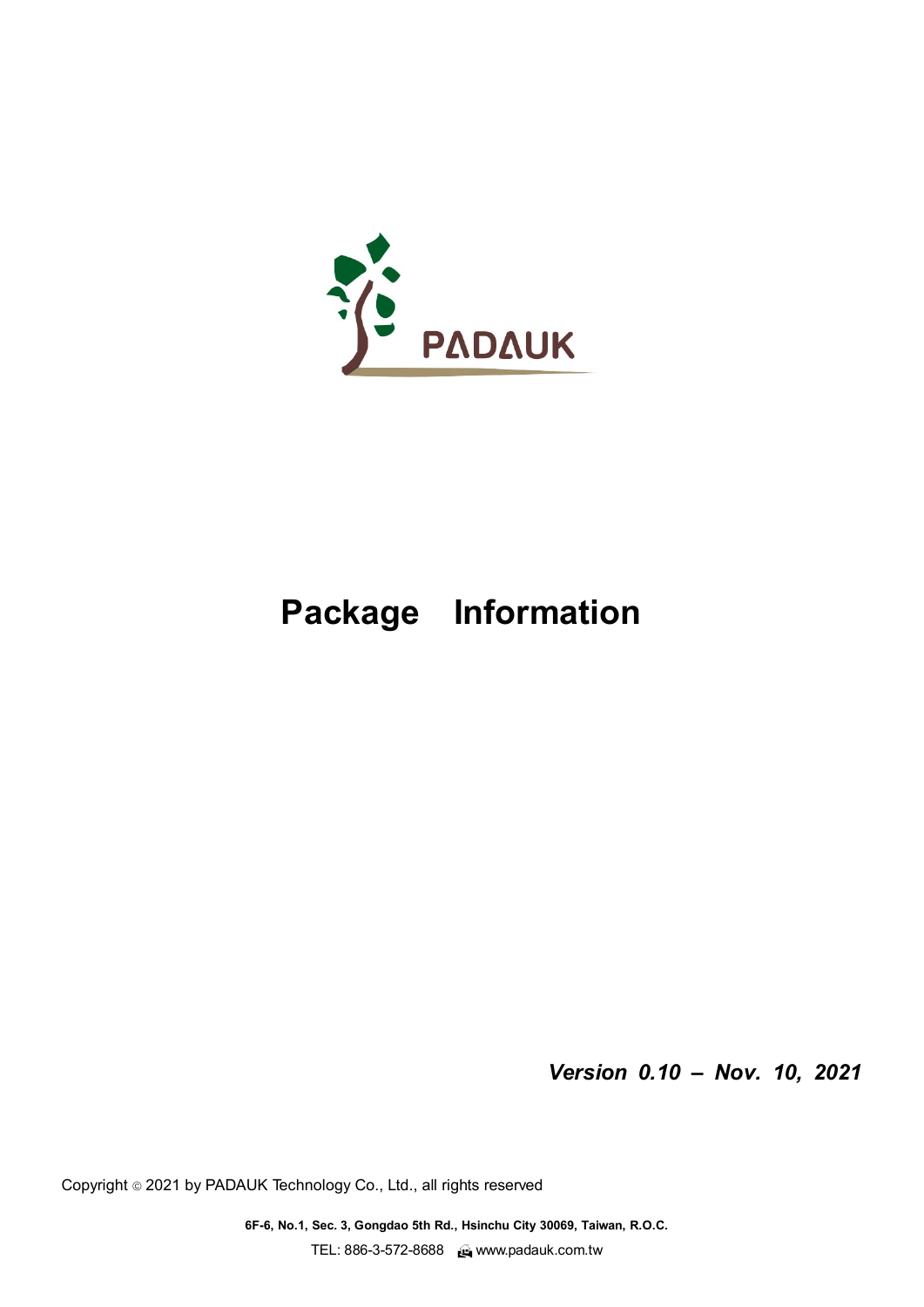

## **Table of Contents**

| 1.1.  | MSOP/SOP/SSOP/DIP/HTSOP/SOT23/TSSOP Package Marking Information  4                 |  |
|-------|------------------------------------------------------------------------------------|--|
| 1.2.  |                                                                                    |  |
|       |                                                                                    |  |
| 2.1.  |                                                                                    |  |
| 2.2.  |                                                                                    |  |
| 2.3.  |                                                                                    |  |
| 2.4.  |                                                                                    |  |
| 2.5.  |                                                                                    |  |
| 2.6.  |                                                                                    |  |
| 2.7.  |                                                                                    |  |
| 2.8.  |                                                                                    |  |
| 2.9.  |                                                                                    |  |
| 2.10. |                                                                                    |  |
| 2.11. |                                                                                    |  |
|       |                                                                                    |  |
|       |                                                                                    |  |
|       |                                                                                    |  |
|       |                                                                                    |  |
| 2.16. |                                                                                    |  |
|       |                                                                                    |  |
| 2.18. |                                                                                    |  |
| 2.19. |                                                                                    |  |
|       |                                                                                    |  |
|       | 2.21. QFN4*4-16(E-PAD:2.1x2.1mm, Pitch:0.65mm, Width:4x4mm, Thickness:0.75mm) 26   |  |
|       | 2.22. QFN4*4-16(E-PAD:2.65x2.65mm, Pitch:0.65mm, Width:4x4mm, Thickness:0.75mm) 27 |  |
| 2.23. |                                                                                    |  |
| 2.24. |                                                                                    |  |
| 2.25. |                                                                                    |  |
| 2.26. |                                                                                    |  |
| 2.27. |                                                                                    |  |
| 2.28. |                                                                                    |  |
| 2.29. |                                                                                    |  |
| 2.30. |                                                                                    |  |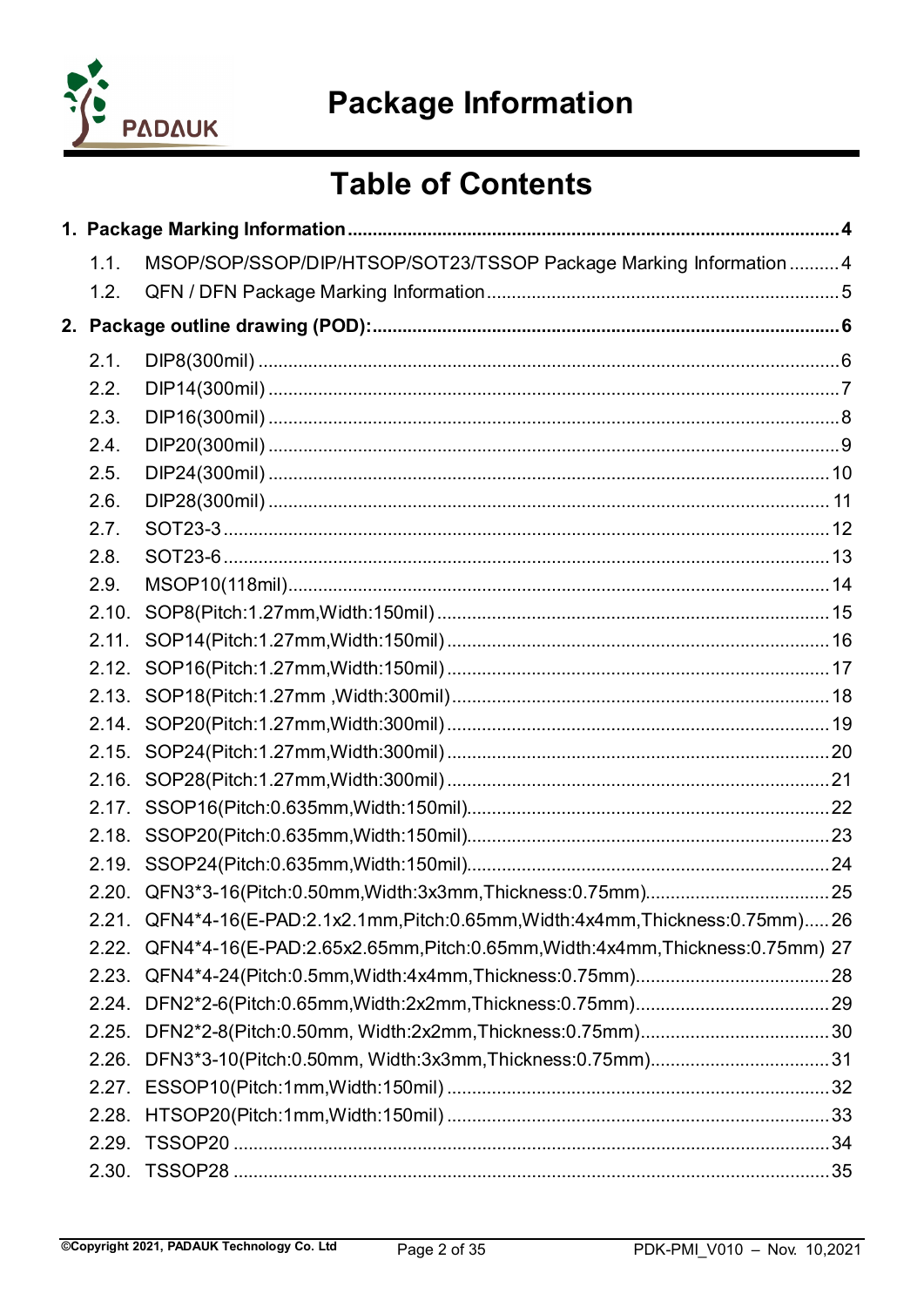

## **Revision History:**

| <b>Revision</b> | <b>Date</b> | <b>Description</b>                                                                                                                                                                                                                                                                                                                                                                 |
|-----------------|-------------|------------------------------------------------------------------------------------------------------------------------------------------------------------------------------------------------------------------------------------------------------------------------------------------------------------------------------------------------------------------------------------|
| 0.01            | 2014/05/20  | 1st version                                                                                                                                                                                                                                                                                                                                                                        |
| 0.02            | 2016/08/02  | Add front cover, page header and revise page footer.<br>1 <sup>1</sup><br>Add revision history.<br>2.<br>Add description "(0.635mm)" of package type for Y: SSOP on page 3 and<br>3.<br>drawings.<br>4. Add page 4: QFN/DFN package marking information.<br>Add "note" on page 5.<br>5.<br>6. Add 3 package outline drawings: QFN4*4-16, QFN3*3-16 and DFN3*3-10 on<br>page 12~14. |
| 0.03            | 2016/08/04  | Revise description of bonding information for PMS132-1J16A example on page 4.                                                                                                                                                                                                                                                                                                      |
| 0.04            | 2017/11/03  | Add package type of M: MSOP on page 3.<br>$1_{-}$<br>2. Add package type of H: HTSOP on page 3 and package outline drawing on<br>page8.                                                                                                                                                                                                                                            |
| 0.05            | 2018/11/01  | 1. Add package outline drawing of SOT23-6 on page 6.<br>Add package outline drawing of SOP8 on page 7.<br>2.                                                                                                                                                                                                                                                                       |
| 0.06            | 2019/03/27  | 1. Add Table of contents and revise all pages<br>Add package outline drawing of DFN2*2-8 on page 26.<br>2.<br>Add package outline drawing of ESSOP10 on page 27<br>$3_{-}$                                                                                                                                                                                                         |
| 0.07            | 2019/06/13  | Revise all pages<br>1.                                                                                                                                                                                                                                                                                                                                                             |
| 0.08            | 2020/04/10  | Revise 2.23 DFN2*2-8 "D2&E2".<br>1 <sup>1</sup>                                                                                                                                                                                                                                                                                                                                    |
| 0.09            | 2020/06/30  | 1. Add 2.22 QFN4*4-24.<br>2. Amend Section 2.24 DFN2*2-8 :L,E2,D2                                                                                                                                                                                                                                                                                                                  |
| 0.10            | 2021/11/10  | 1. Add 2.22 QFN4*4-16(E-PAD:2.65x2.65mm)<br>2. Add 2.30 TSSOP28                                                                                                                                                                                                                                                                                                                    |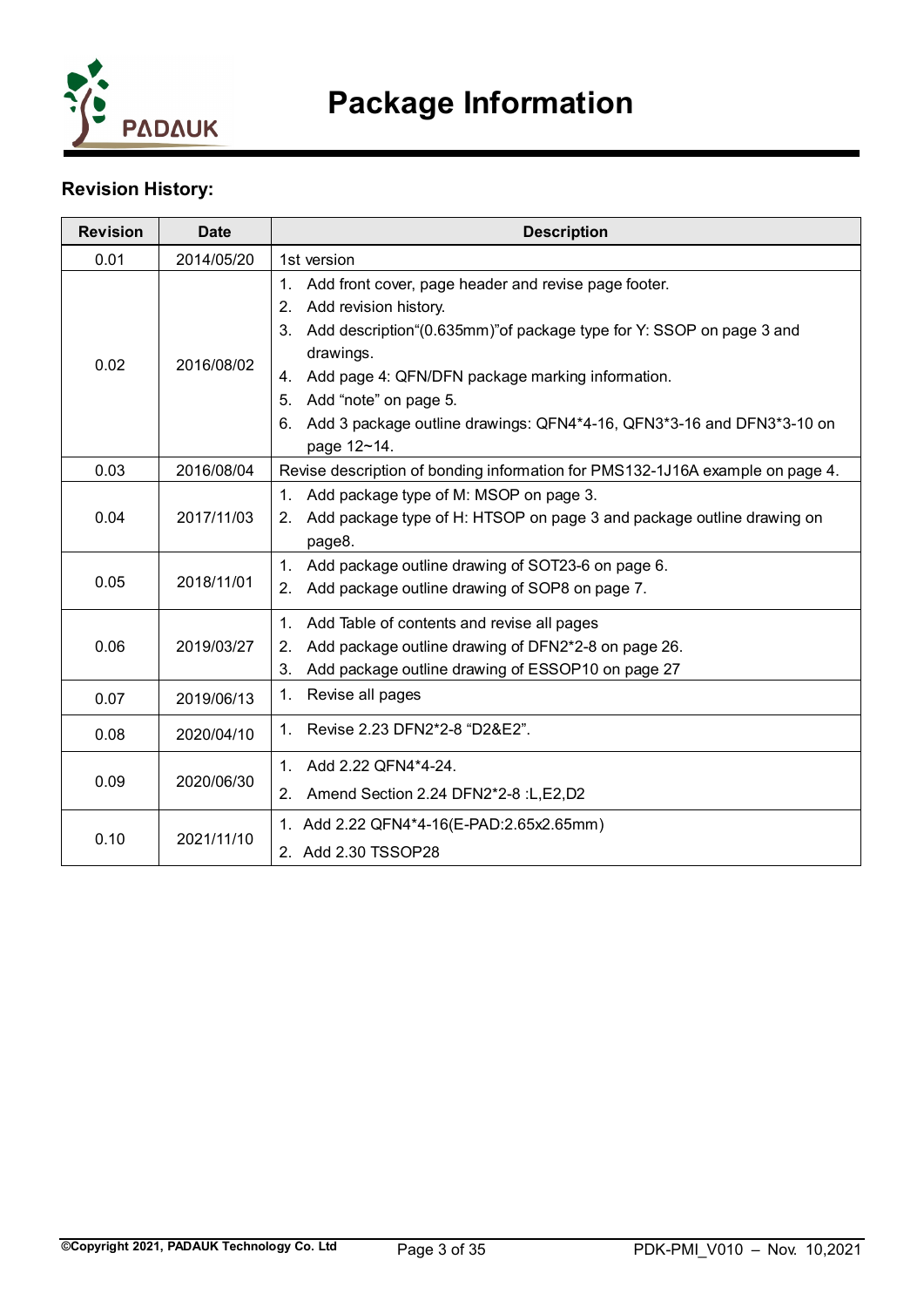

## <span id="page-3-0"></span>**1. Package Marking Information**

<span id="page-3-1"></span>**1.1.** MSOP/SOP/SSOP/DIP/HTSOP/SOT23/TSSOP Package Marking Information



**SOP/ SSOP20 (150mil) (150mil) SOP/ DIP (300mil) DIP(300mil)**



| <b>Standard Legend</b> |                                                           |            |                          |    |              |                                   |            |                            |              |         |
|------------------------|-----------------------------------------------------------|------------|--------------------------|----|--------------|-----------------------------------|------------|----------------------------|--------------|---------|
| PPPP                   | PADAUK's part name (Ex:PMC251)                            |            |                          |    |              |                                   |            |                            |              |         |
|                        | Package type                                              |            |                          |    |              |                                   |            |                            |              |         |
| Q                      | $S^{\cdot}$                                               | D:         | К:                       | Ŀ. | T.           | Y:                                | U:         | M:                         | H:           | E:      |
|                        | <b>SOP</b>                                                | <b>DIP</b> | Skinny LQFP              |    | <b>TSSOP</b> |                                   | SSOP SOT23 | <b>MSOP</b>                | <b>HTSOP</b> | Exposed |
|                        |                                                           |            | <b>DIP</b>               |    |              |                                   |            |                            |              | Pad     |
|                        | <b>Pin Count</b>                                          |            |                          |    |              |                                   |            |                            |              |         |
| ILL                    | Ex:                                                       |            | $SSOP16 \rightarrow Y16$ |    |              | $SOP20 \rightarrow S20$           |            | $ SOT23-6 \rightarrow U06$ |              |         |
|                        | Lot number information                                    |            |                          |    |              |                                   |            |                            |              |         |
|                        | EX: TG42199H1→421991                                      |            |                          |    |              | $EX : TG52688 \rightarrow 526880$ |            |                            |              |         |
| <b>SS</b><br>. S       | EX: TGD8231→8231A0<br>$EX: TGD3579-R1 \rightarrow 3579A1$ |            |                          |    |              |                                   |            |                            |              |         |
|                        | A: Project                                                |            |                          |    |              |                                   |            |                            |              |         |
| <b>V</b>               | Vender code                                               |            |                          |    |              |                                   |            |                            |              |         |
| X                      | <b>Product code</b>                                       |            |                          |    |              |                                   |            |                            |              |         |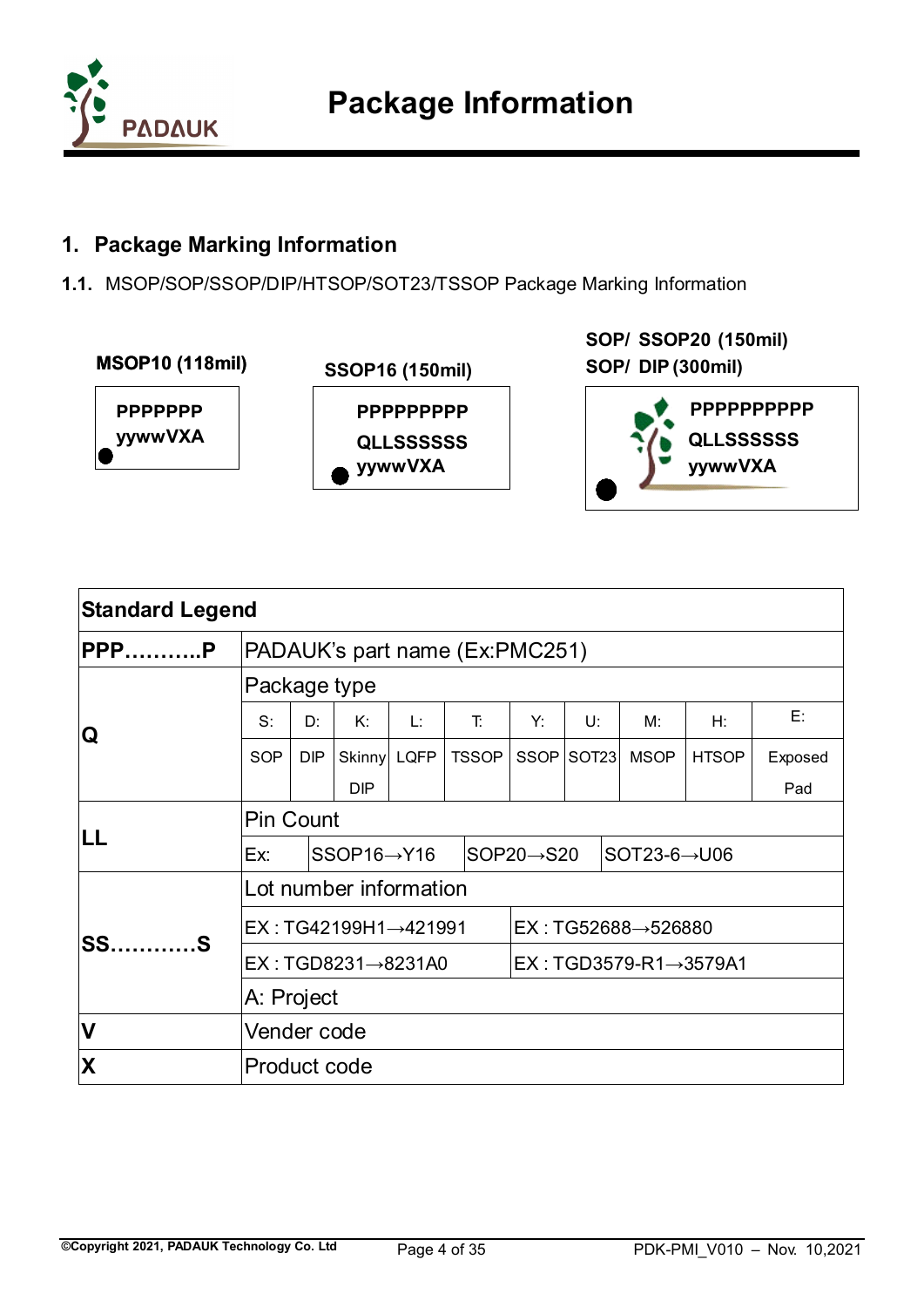

## <span id="page-4-0"></span>**1.2.** QFN / DFN Package Marking Information

**QFN DFN**





|                         | <b>Standard Legend</b>                                                                                                                                                |  |  |  |  |  |
|-------------------------|-----------------------------------------------------------------------------------------------------------------------------------------------------------------------|--|--|--|--|--|
|                         | <b>PPPP</b> PADAUK's part name                                                                                                                                        |  |  |  |  |  |
| <b>QQ</b>               | Package type (QFN $\rightarrow$ J; DFN $\rightarrow$ N)                                                                                                               |  |  |  |  |  |
| LL                      | Pin Count                                                                                                                                                             |  |  |  |  |  |
| B                       | <b>Bonding information</b><br>$ $ (Ex:PMS132-4N10 $\rightarrow$ PADAUK single type DFN3*3-10 package.<br>$PMS132-1J16A \rightarrow PADAUK Type A QFN3*3-16 package.)$ |  |  |  |  |  |
| <b>yy</b>               | Year code (last 2 digits of calendar year)                                                                                                                            |  |  |  |  |  |
| <b>WW</b>               | Week code                                                                                                                                                             |  |  |  |  |  |
| $\overline{\mathsf{V}}$ | Vender code                                                                                                                                                           |  |  |  |  |  |
| $\overline{\mathbf{X}}$ | <b>Product code</b>                                                                                                                                                   |  |  |  |  |  |
| A                       | <b>Wafer information</b>                                                                                                                                              |  |  |  |  |  |

| Package size | Number | Package size   | Number         |
|--------------|--------|----------------|----------------|
| QFN 3*3mm    | 1J     | DFN 1.6*1.6mm  | 1 <sub>N</sub> |
| $QFN 4*4mm$  | 2J     | DFN 2*2mm      | 2N             |
| QFN 5*5mm    | 3J     | IDFN 2.4*2.4mm | 3N             |
| QFN 6*6mm    | 4J     | DFN 3*3 mm     | 4N             |
|              |        | DFN 3.5*3.5mm  | 5N             |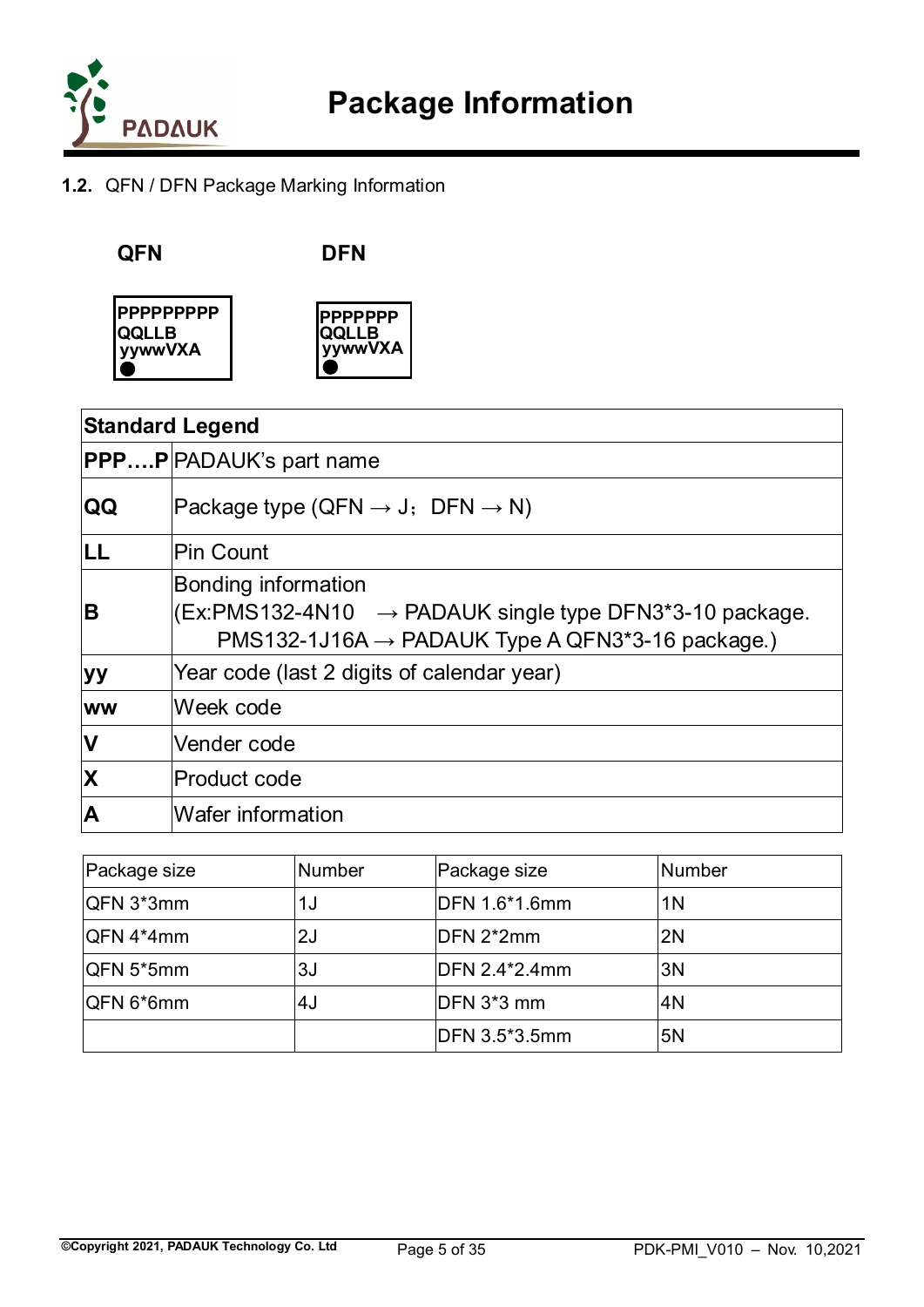

## <span id="page-5-0"></span>**2. Package outline drawing (POD):**

 **The following drawings and dimensions are for reference only**

<span id="page-5-1"></span>**2.1. DIP8(300mil)**







|                |            | <b>INCH</b> |            |
|----------------|------------|-------------|------------|
| <b>SYMBOLS</b> | <b>MIN</b> | TYP         | <b>MAX</b> |
| Α              |            |             | 0.210      |
| A1             | 0.015      |             |            |
| A <sub>2</sub> | 0.125      | 0.130       | 0.135      |
| c              | 0.008      | 0.010       | 0.014      |
| D              | 0.355      | 0.365       | 0.400      |
| E              | 0.300 BSC  |             |            |
| E1             | 0.245      | 0.250       | 0.255      |
|                | 0.115      | 0.130       | 0.150      |
| e B            | 0.335      | 0.355       | 0.375      |
| ۰              |            |             | 15         |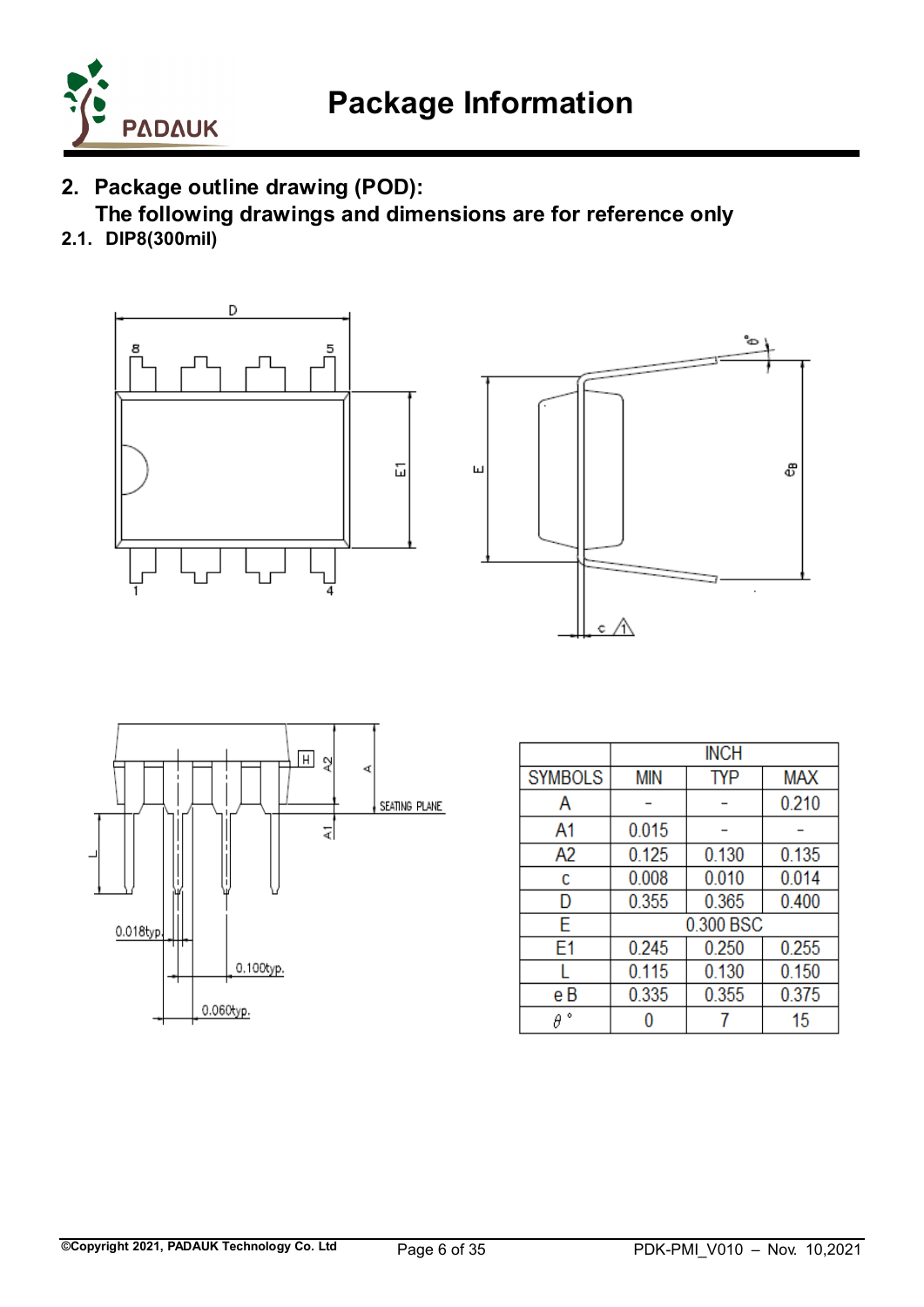

<span id="page-6-0"></span>**2.2. DIP14(300mil)**



|                | <b>INCH</b> |            |            |  |
|----------------|-------------|------------|------------|--|
| <b>SYMBOLS</b> | <b>MIN</b>  | <b>TYP</b> | <b>MAX</b> |  |
| Α              |             |            | 0.21       |  |
| A1             | 0.015       |            |            |  |
| A2             | 0.125       | 0.130      | 0.135      |  |
| D              | 0.735       | 0.750      | 0.775      |  |
| E              | 0.300 BSC   |            |            |  |
| E1             | 0.245       | 0.250      | 0.255      |  |
|                | 0.115       | 0.130      | 0.150      |  |
| e B            | 0.335       | 0.355      | 0.375      |  |
| ۰              |             |            | 15         |  |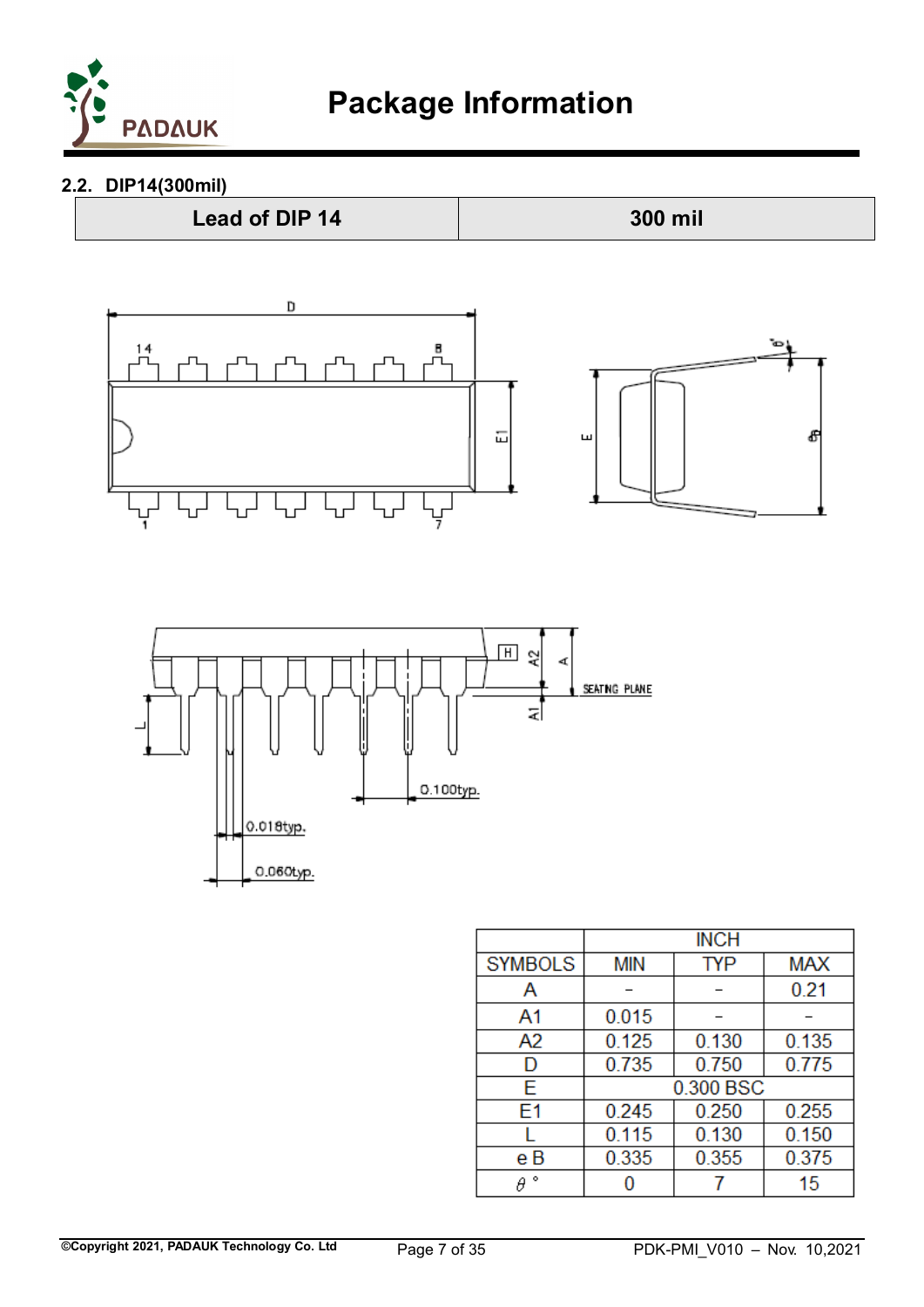

## <span id="page-7-0"></span>**2.3. DIP16(300mil)**





|                | <b>INCH</b> |            |            |  |
|----------------|-------------|------------|------------|--|
| <b>SYMBOLS</b> | MIN         | <b>TYP</b> | <b>MAX</b> |  |
| Α              |             |            | 0.172      |  |
| A1             | 0.015       |            | 0.038      |  |
| A2             | 0.125       | 0.130      | 0.135      |  |
| D              | 0.735       | 0.755      | 0.775      |  |
| E              | 0.300 BSC   |            |            |  |
| E1             | 0.245       | 0.250      | 0.255      |  |
|                | 0.115       | 0.130      | 0.150      |  |
| e B            | 0.335       | 0.355      | 0.375      |  |
| ۰              |             |            | 15         |  |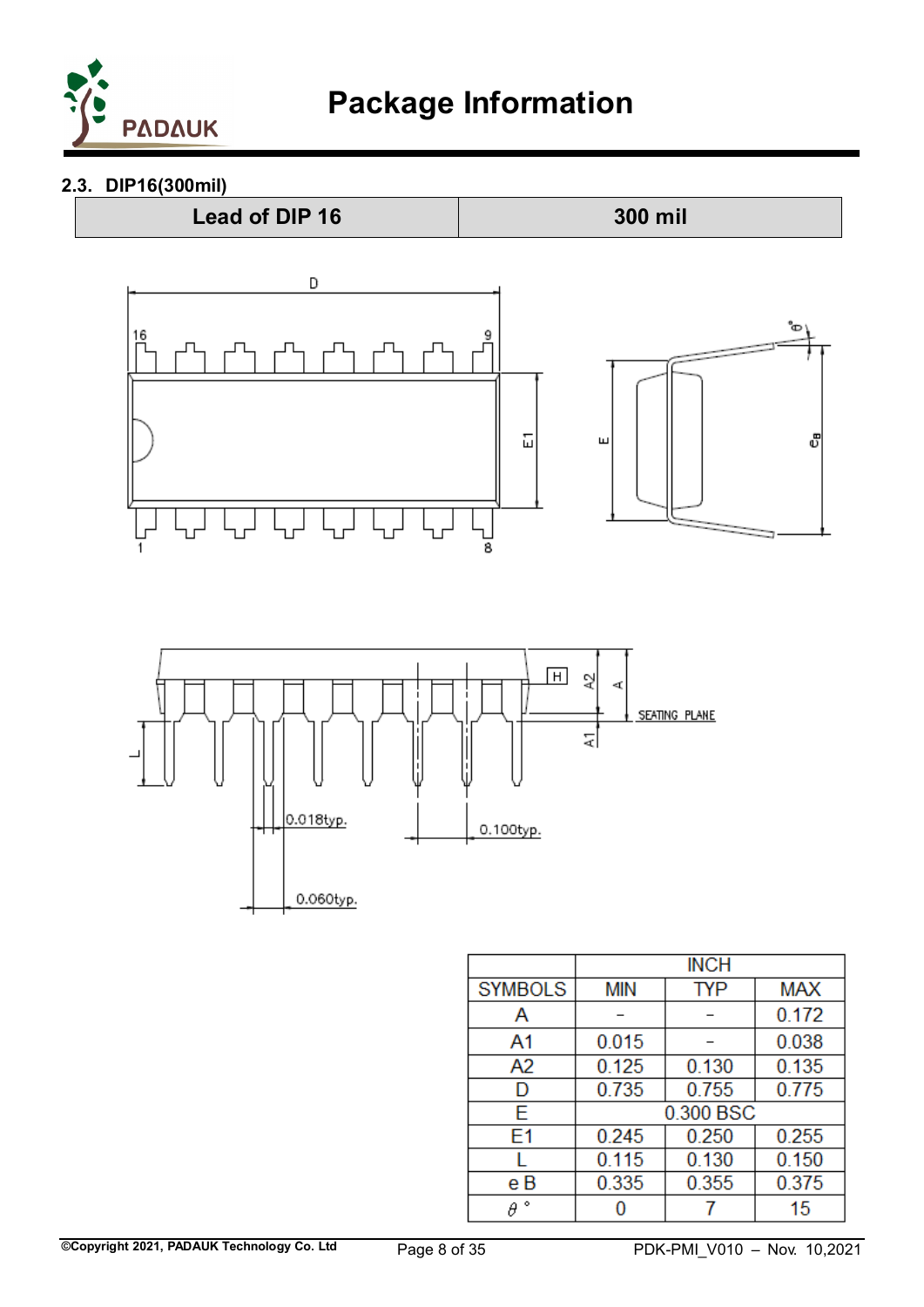

<span id="page-8-0"></span>**2.4. DIP20(300mil)**







|                |            | <b>INCH</b> |            |
|----------------|------------|-------------|------------|
| <b>SYMBOLS</b> | <b>MIN</b> | <b>TYP</b>  | <b>MAX</b> |
| Α              |            |             | 0.175      |
| A <sub>1</sub> | 0.015      |             |            |
| A <sub>2</sub> | 0.125      | 0.130       | 0.135      |
| B              | 0.016      | 0.018       | 0.020      |
| B <sub>1</sub> | 0.058      | 0.060       | 0.064      |
| c              | 0.008      | 0.010       | 0.011      |
| D              | 1.002      | 1.026       | 1.040      |
| F              | 0.290      | 0.300       | 0.310      |
| E1             | 0.245      | 0.250       | 0.255      |
| e1             | 0.090      | 0.100       | 0.110      |
|                | 0.120      | 0.130       | 0.140      |
| ۰<br>$\theta$  | 0          |             | 15         |
| e A            | 0.335      | 0.355       | 0.375      |
| e C            | 0.000      |             | 0.06       |
| S              |            |             | 0.075      |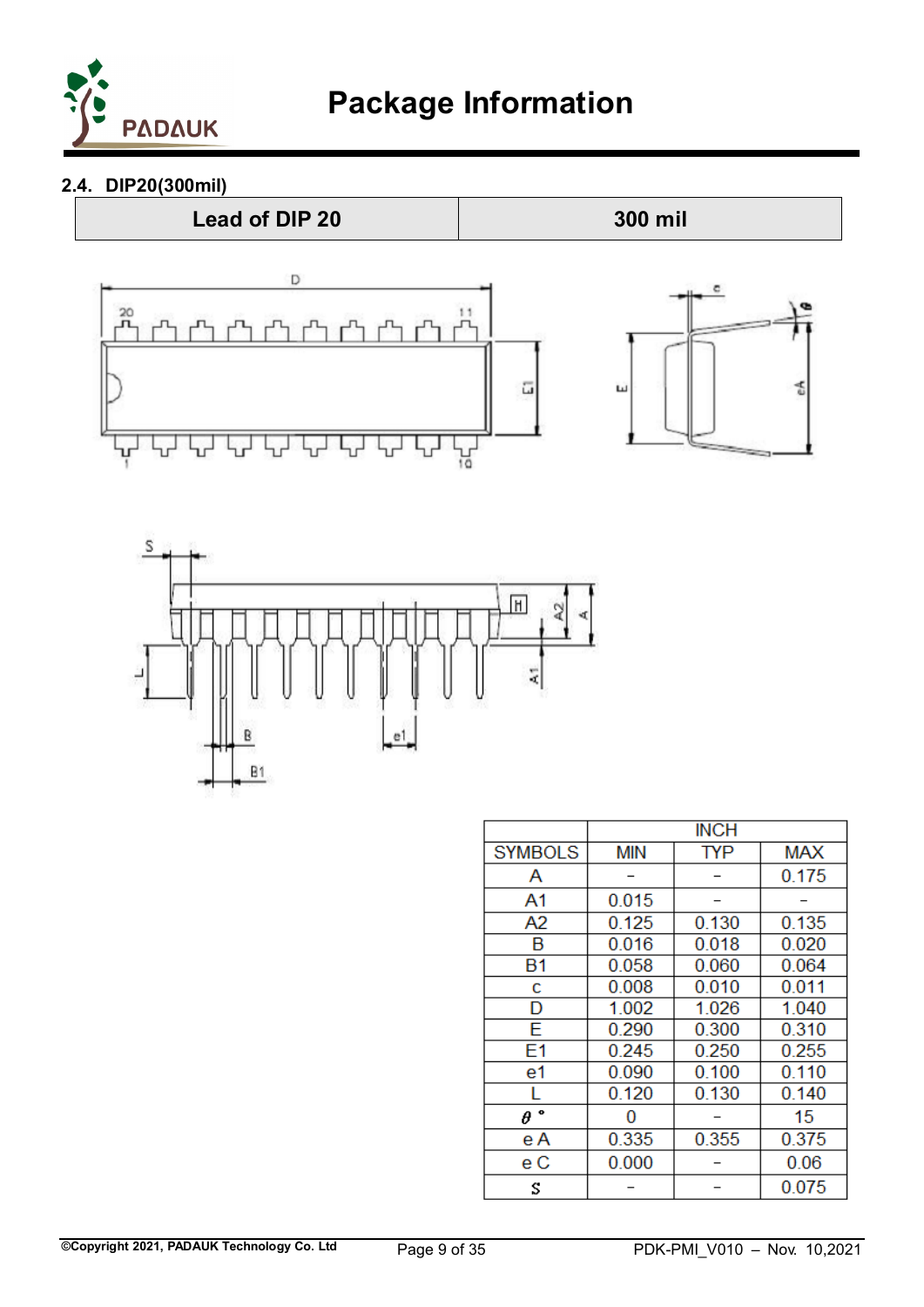

## <span id="page-9-0"></span>**2.5. DIP24(300mil)**

**Lead of Skinny DIP24 300 mil**



|                |            | <b>INCH</b> |            |
|----------------|------------|-------------|------------|
| <b>SYMBOLS</b> | <b>MIN</b> | TYP         | <b>MAX</b> |
| Α              |            |             | 0.210      |
| A1             | 0.015      |             |            |
| A2             | 0.125      | 0.130       | 0.135      |
| D              | 1.230      | 1.250       | 1.280      |
| E              | 0.300 BSC  |             |            |
| E <sub>1</sub> | 0.253      | 0.258       | 0.263      |
|                | 0.115      | 0.130       | 0.150      |
| e B            | 0.335      | 0.355       | 0.375      |
| ۰              |            |             | 15         |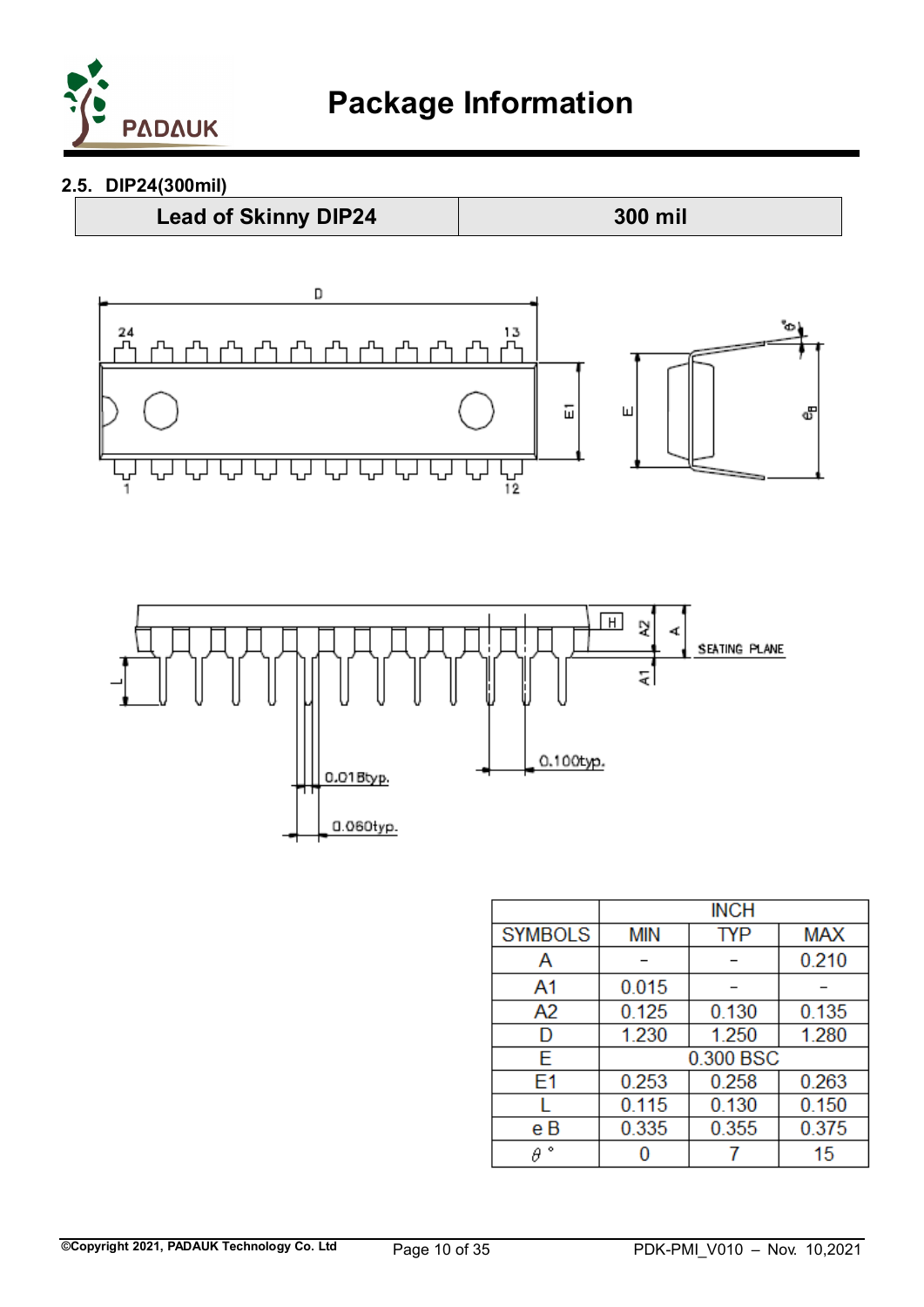

## <span id="page-10-0"></span>**2.6. DIP28(300mil)**







|                | <b>INCH</b> |           |            |  |
|----------------|-------------|-----------|------------|--|
| <b>SYMBOLS</b> | <b>MIN</b>  | TYP       | <b>MAX</b> |  |
| Α              |             |           | 0.175      |  |
| A1             | 0.015       |           |            |  |
| A2             | 0.125       | 0.130     | 0.135      |  |
| D              | 1.385       | 1.390     | 1.400      |  |
| E              |             | 0.310 BSC |            |  |
| E1             | 0.283       | 0.288     | 0.293      |  |
|                | 0.120       | 0.130     | 0.140      |  |
| e B            | 0.330       | 0.350     | 0.370      |  |
| ۰              |             |           | 15         |  |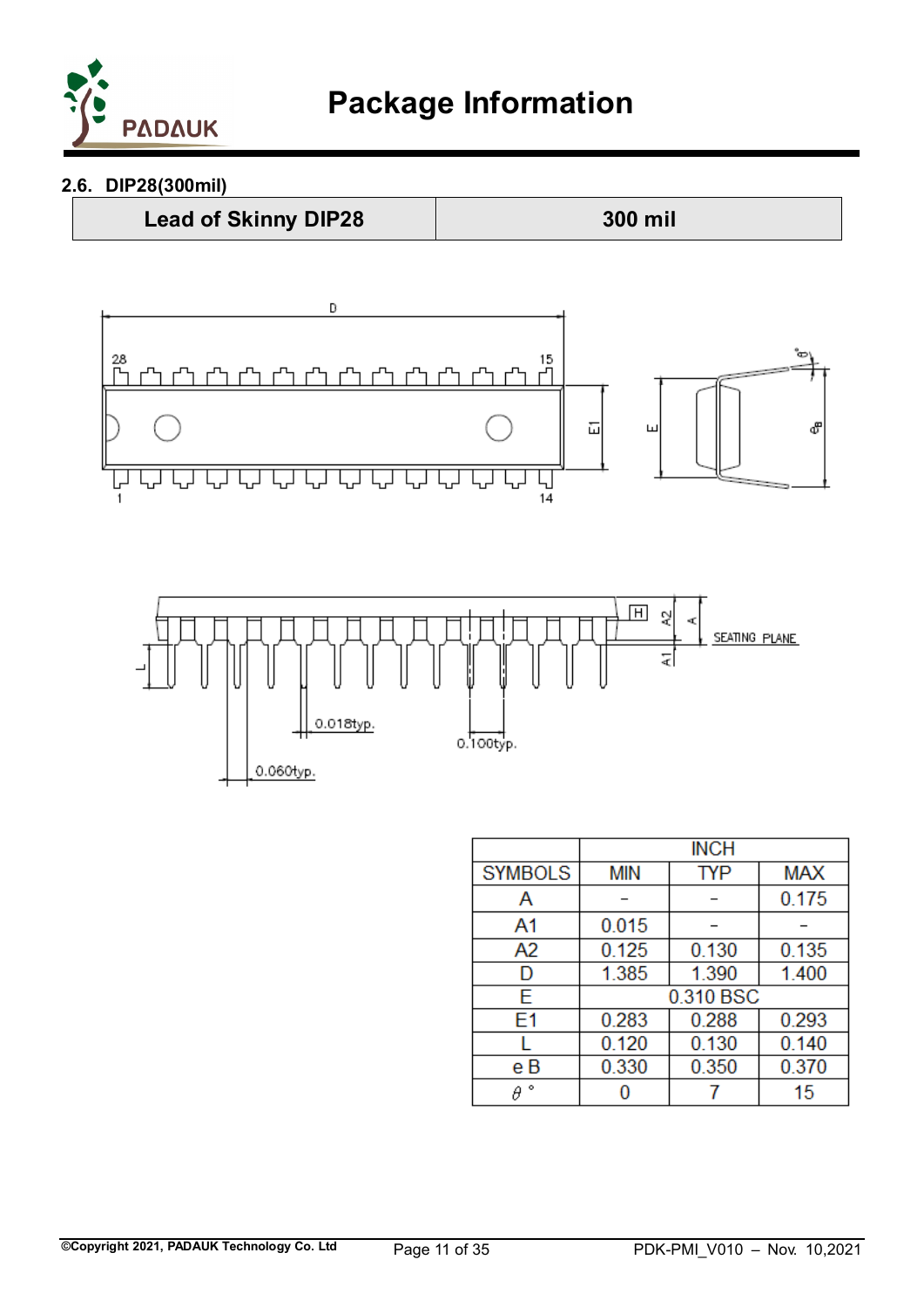

<span id="page-11-0"></span>**2.7. SOT23-3**

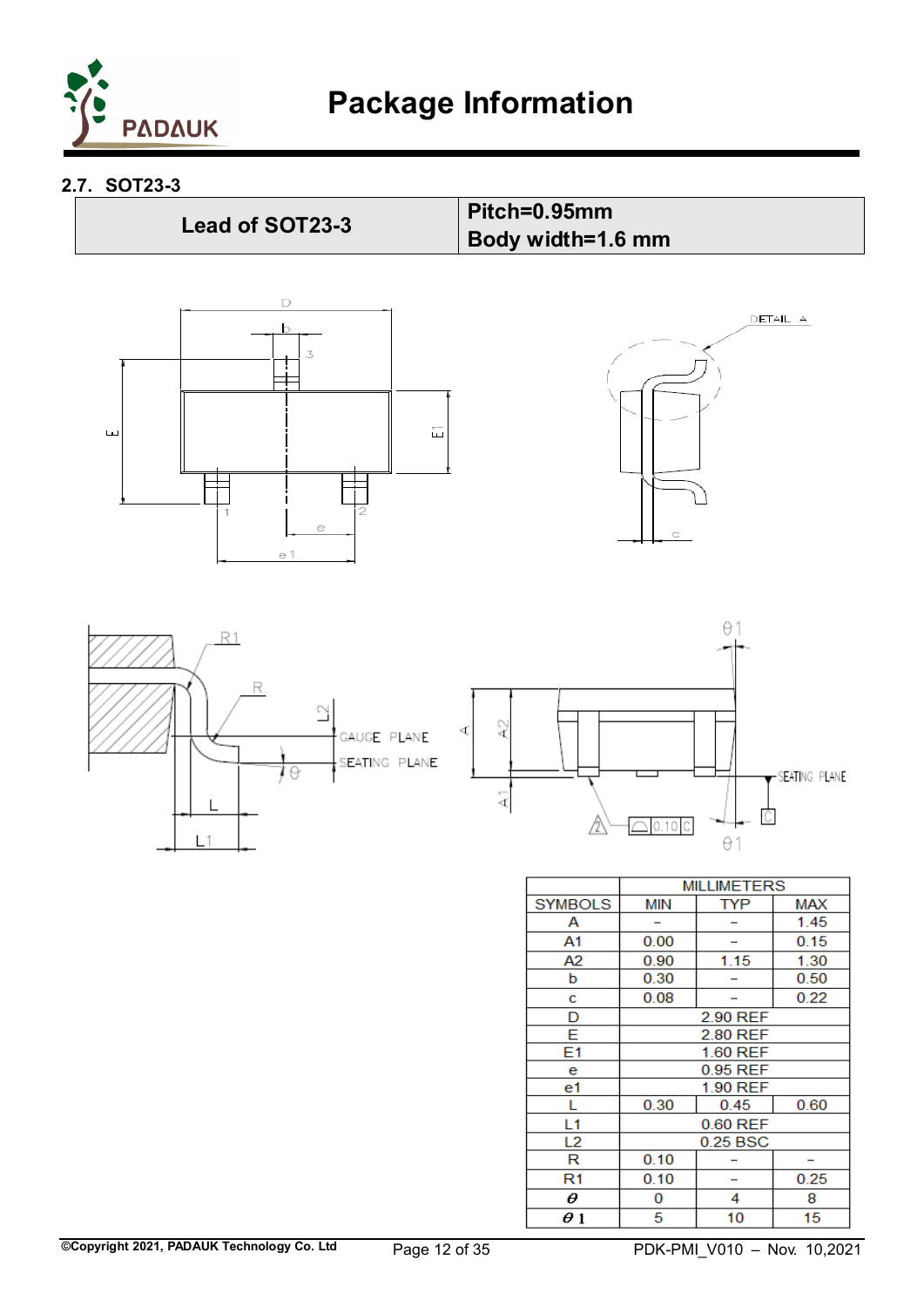

#### <span id="page-12-0"></span>**2.8. SOT23-6**

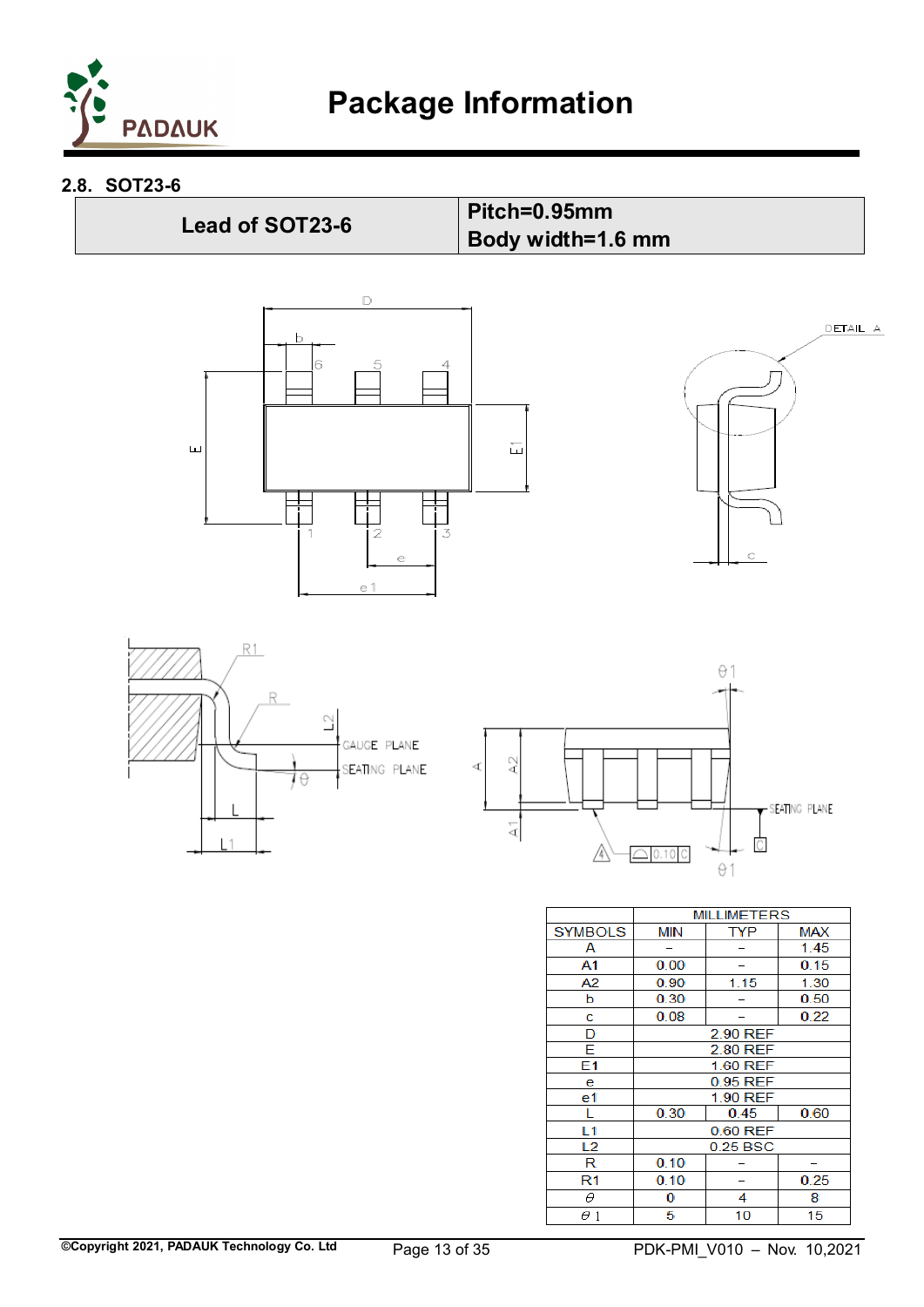

## <span id="page-13-0"></span>**2.9. MSOP10(118mil)**

# **Lead of MSOP10 Pitch=0.5mm Body width=3 mm=118 mil**풉  $\overline{\mathbf{u}}$ b e







|                | <b>MILLIMETERS</b> |            |            |  |
|----------------|--------------------|------------|------------|--|
| <b>SYMBOLS</b> | <b>MIN</b>         | <b>TYP</b> | <b>MAX</b> |  |
| Α              |                    |            | 1.10       |  |
| A <sub>1</sub> | 0.00               |            | 0.15       |  |
| A <sub>2</sub> | 0.75               | 0.85       | 0.95       |  |
| b              | 0.17               |            | 0.27       |  |
| c              | 0.08               |            | 0.23       |  |
| D              | 3.00 BSC           |            |            |  |
| Ë              | 4.90 BSC           |            |            |  |
| E1             | 3.00 BSC           |            |            |  |
| e              | 0.50 BSC           |            |            |  |
|                | 0.40               | 0.60       | 0.80       |  |
|                | 0.95 REF           |            |            |  |
| ۰              |                    |            | 8          |  |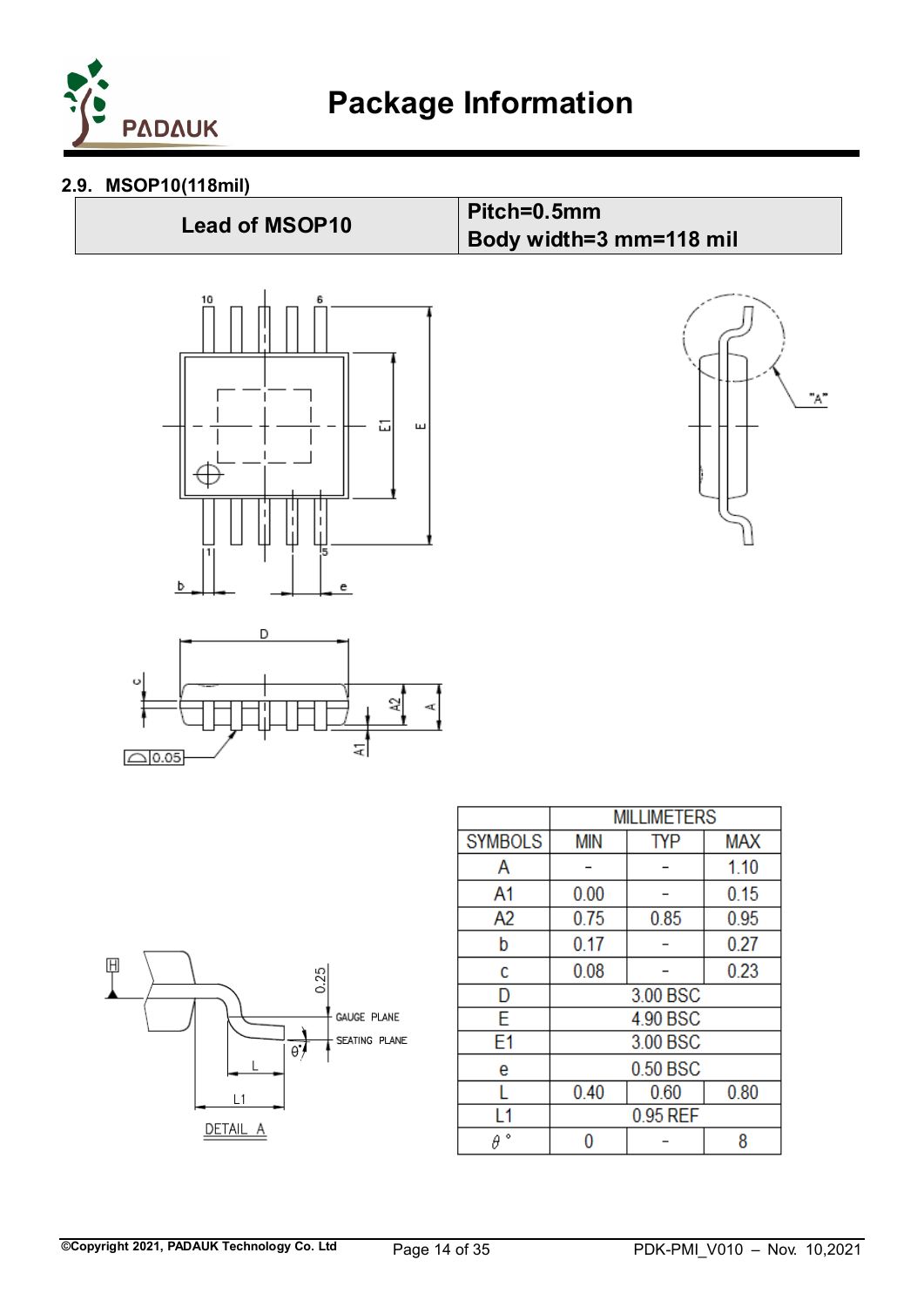

## <span id="page-14-0"></span>**2.10.SOP8(Pitch:1.27mm,Width:150mil)**





| ø<br>GAUGE PLANE-<br>SEATHS PLANE- |  | ē |  |
|------------------------------------|--|---|--|
|------------------------------------|--|---|--|

|                | <b>MILLIMETERS</b> |          |  |
|----------------|--------------------|----------|--|
| <b>SYMBOLS</b> | min                | MAX      |  |
| А              |                    | 1.75     |  |
| A1             | 0.10               | 0.25     |  |
| A2             | 1.25               |          |  |
| b              | 0.31               | 0.51     |  |
| c              | 0.10               | 0.25     |  |
| D              | 4.90 BSC           |          |  |
| E              |                    | 6.00 BSC |  |
| E1             |                    | 3.90 BSC |  |
| e              |                    | 1.27 BSC |  |
|                | 0.40<br>1.27       |          |  |
| h              | 0.25               | 0.50     |  |
| ۰              |                    |          |  |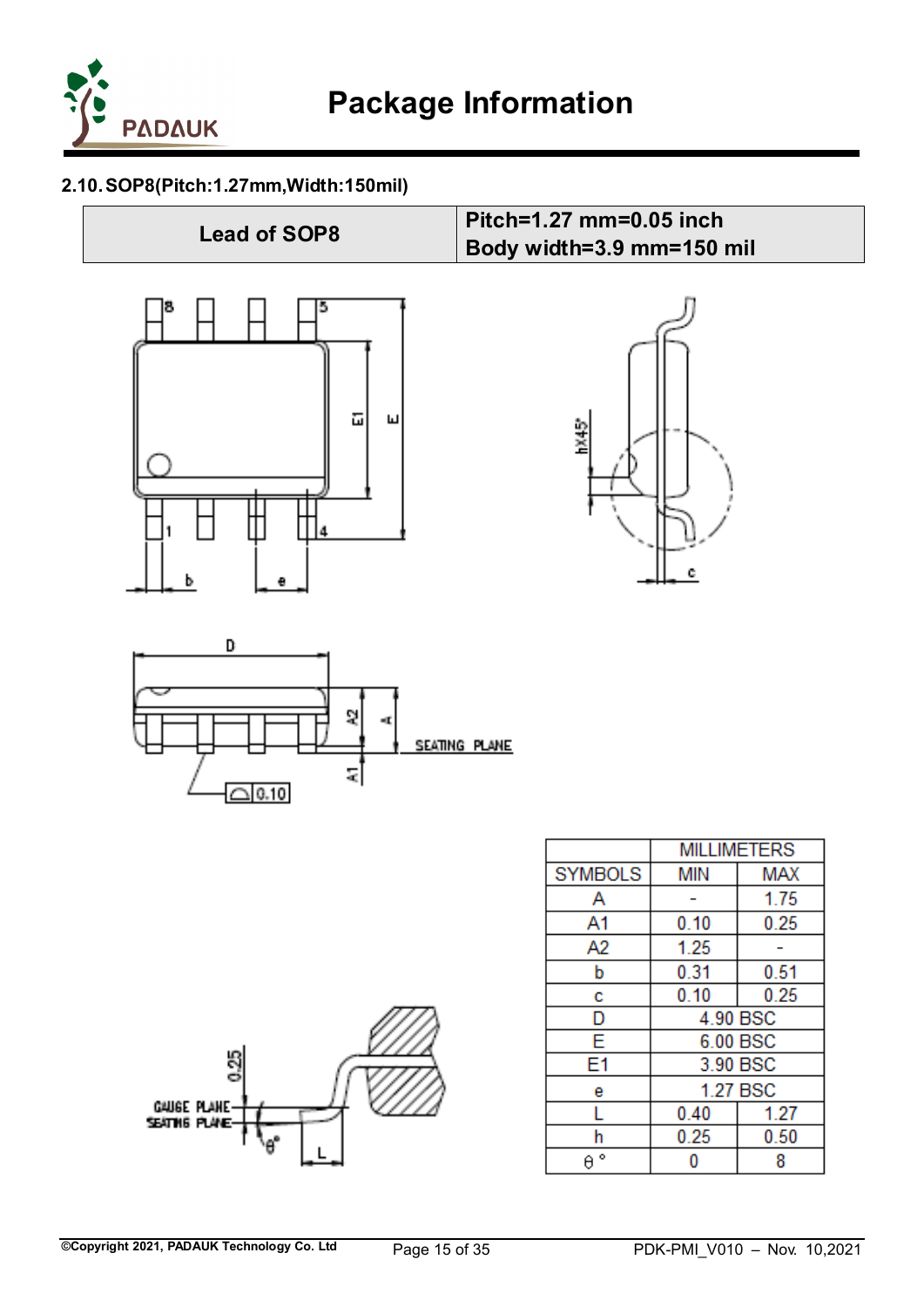

## <span id="page-15-0"></span>**2.11.SOP14(Pitch:1.27mm,Width:150mil)**

## **Lead of SOP14 Pitch=1.27 mm=0.05 inch Body width=3.9 mm=150 mil=0.15 inch**







| GAUGE PLANE-<br>SEATING PLANE- | ഗ<br>d |  |
|--------------------------------|--------|--|
|                                |        |  |

|                | <b>MILLIMETERS</b> |            |
|----------------|--------------------|------------|
| <b>SYMBOLS</b> | <b>MIN</b>         | <b>MAX</b> |
| Α              |                    | 1.75       |
| A1             | 0.10               | 0.25       |
| A2             | 1.25               |            |
| b              | 0.31               | 0.51       |
| c              | 0.10               | 0.25       |
| D              | 8.65 BSC           |            |
| Ē              |                    | 6.00 BSC   |
| F1             | 3.90 BSC           |            |
| e              | <b>1.27 BSC</b>    |            |
| L              | 0.40               | 1.27       |
| h              | 0.25               | 0.50       |
| ۰<br>θ         |                    |            |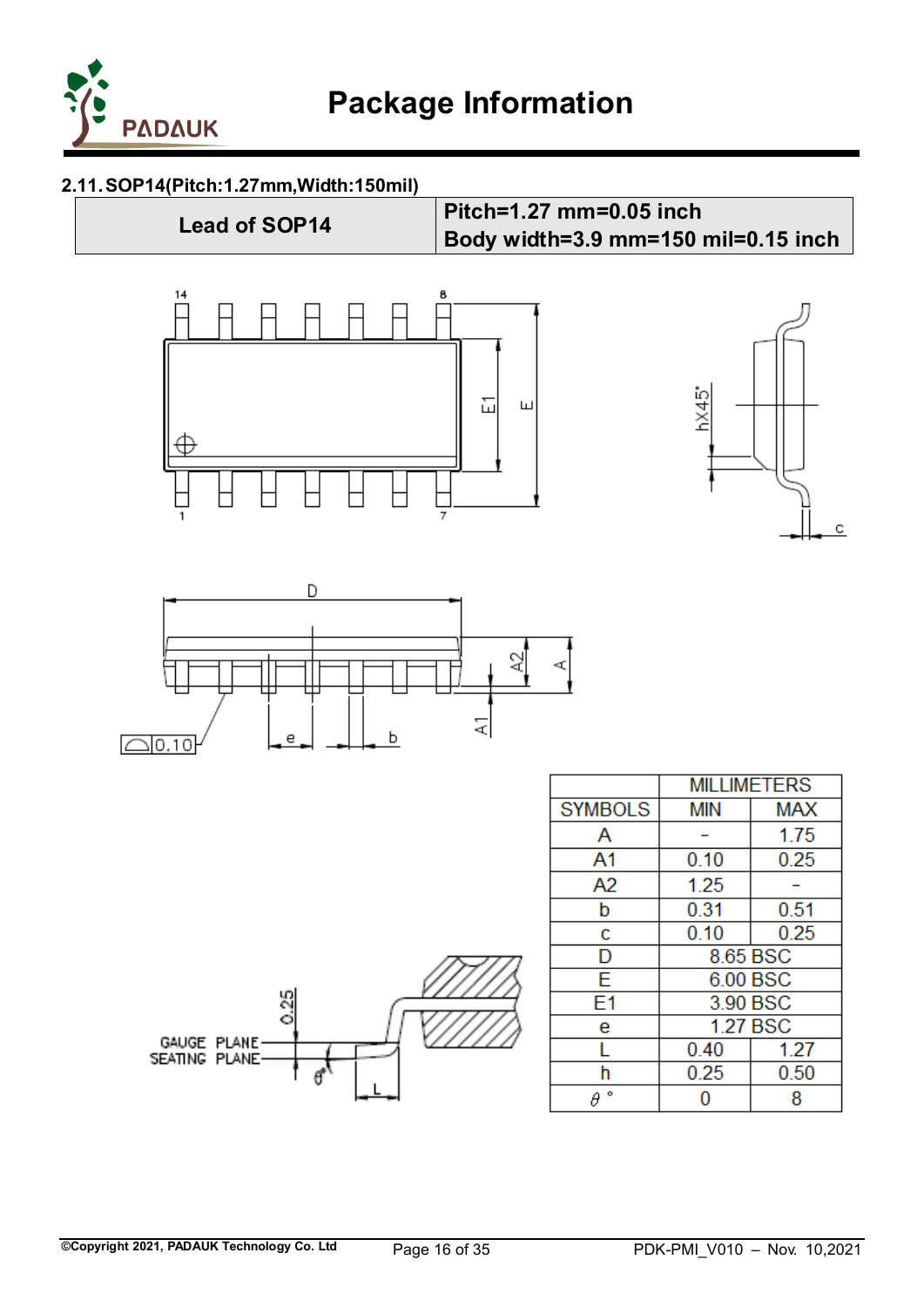

## <span id="page-16-0"></span>**2.12.SOP16(Pitch:1.27mm,Width:150mil)**





|                | <b>MILLIMETERS</b> |            |
|----------------|--------------------|------------|
| <b>SYMBOLS</b> | min                | <b>MAX</b> |
| А              |                    | 1.75       |
| A1             | 0.10               | 0.25       |
| A2             | 1.25               |            |
| b              | 0.31               | 0.51       |
| c              | 0.10               | 0.25       |
| D              | 9.90 BSC           |            |
| Ë              |                    | 6.00 BSC   |
| F1             | 3.90 BSC           |            |
| e              | <b>1.27 BSC</b>    |            |
| L              | 0.40               | 1.27       |
| h              | 0.25               | 0.50       |
| ۰              | 8                  |            |

¢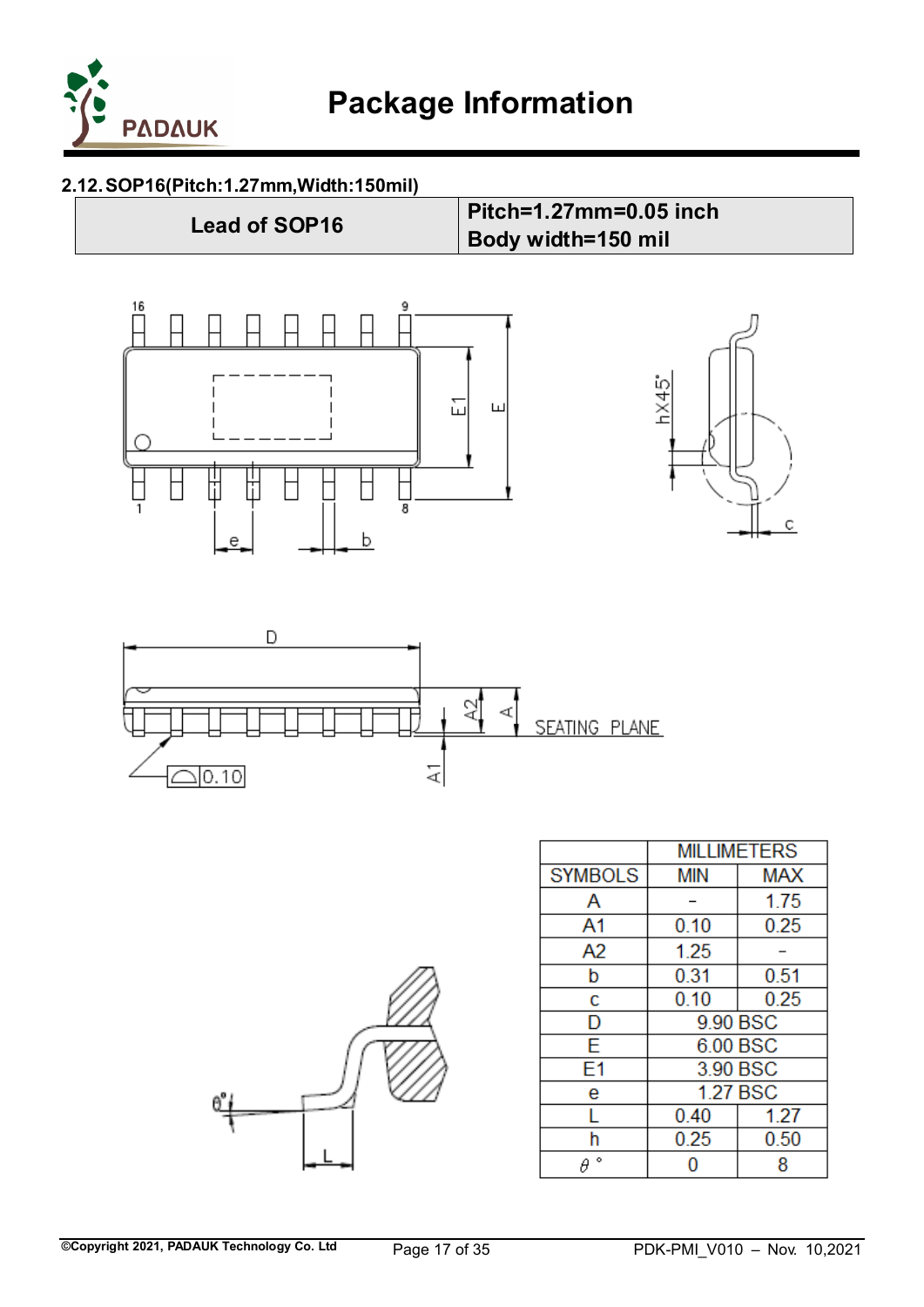

**Lead of SOP18 Pitch=1.27 mm=0.05 inch** 

**Body width=300 mil**

## <span id="page-17-0"></span>**2.13.SOP18(Pitch:1.27mm ,Width:300mil)**

| <b>Lead of SOP18</b> |  |
|----------------------|--|
|----------------------|--|









|                | <b>MILLIMETERS</b>       |           |  |
|----------------|--------------------------|-----------|--|
| <b>SYMBOLS</b> | <b>MIN</b><br><b>MAX</b> |           |  |
| А              | 2.65                     |           |  |
| A1             | 0.10                     | 0.30      |  |
| A2             | 2.05                     |           |  |
| b              | 0.51<br>0.31             |           |  |
| c              | 0.33<br>0.20             |           |  |
| D              | 11.55 BSC                |           |  |
| E1             | 7.50 BSC                 |           |  |
| Ë              |                          | 10.30 BSC |  |
| e              | <b>1.27 BSC</b>          |           |  |
| l 1            | 1.40 REF                 |           |  |
|                | 0.40                     | 1.27      |  |
| ۰              | 8                        |           |  |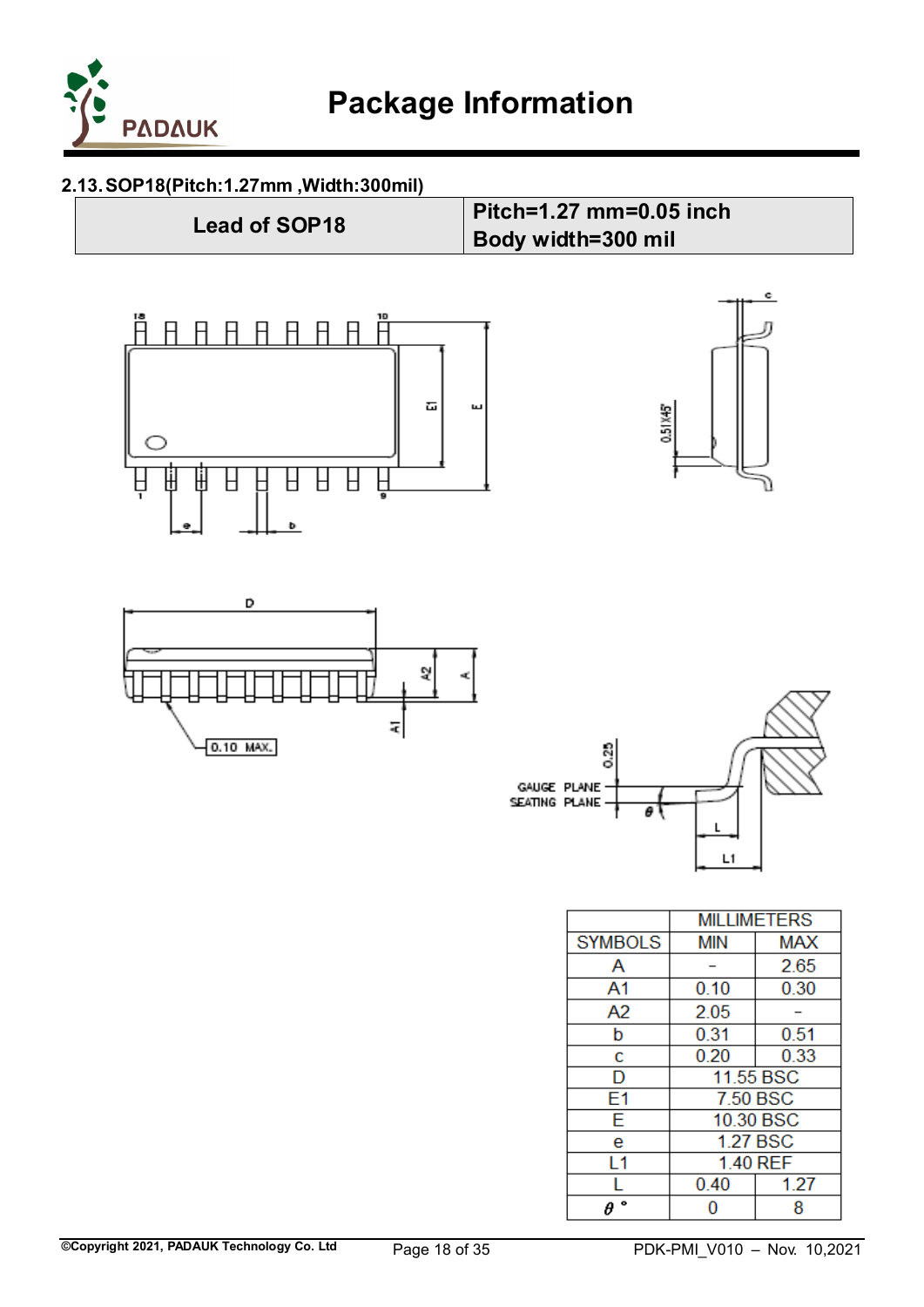

#### <span id="page-18-0"></span>**2.14.SOP20(Pitch:1.27mm,Width:300mil)**



|                | MILLIMETERS              |          |
|----------------|--------------------------|----------|
| <b>SYMBOLS</b> | <b>MAX</b><br><b>MIN</b> |          |
| Α              |                          | 2.65     |
| A1             | 0.10                     | 0.30     |
| A2             | 2.05                     |          |
| þ              | 0.31                     | 0.51     |
| Ċ              | 0.10                     | 0.33     |
| D              | 12.80 BSC                |          |
| Ē              | 10.30 BSC                |          |
| E1             | 7.50 BSC                 |          |
| e              |                          | 1.27 BSC |
|                | 0.40                     | 1.27     |
| L1             | 1.40 REF                 |          |
| h              | 0.25                     | 0.75     |
| ۰<br>θ         | 8                        |          |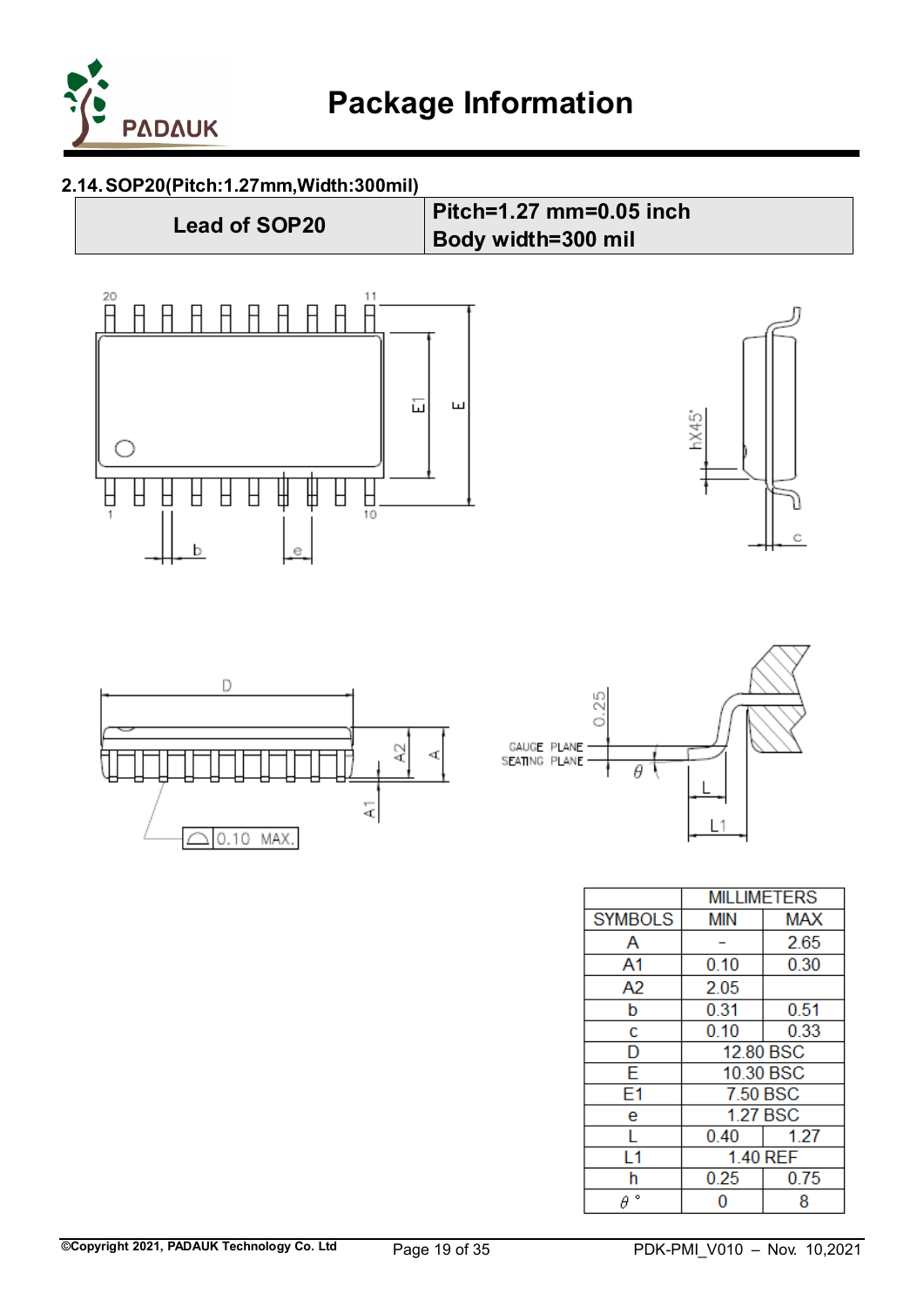

#### <span id="page-19-0"></span>**2.15.SOP24(Pitch:1.27mm,Width:300mil)**

**Lead of SOP24 Pitch=1.27 mm= 0.05 inch Body width=300 mil** 



 $7.50$  BSC

10.30 BSC **1.27 BSC** 

1.40 BSC

 $\overline{\phantom{0}}$ 

 $\overline{\phantom{a}}$ 

 $1.27$ 

8

 $0.40$ 

 $\bf{0}$ 

 $\overline{\mathsf{E}}$ 

 $E1$ 

e

 $L1$ 

L

 $\theta$   $^{\circ}$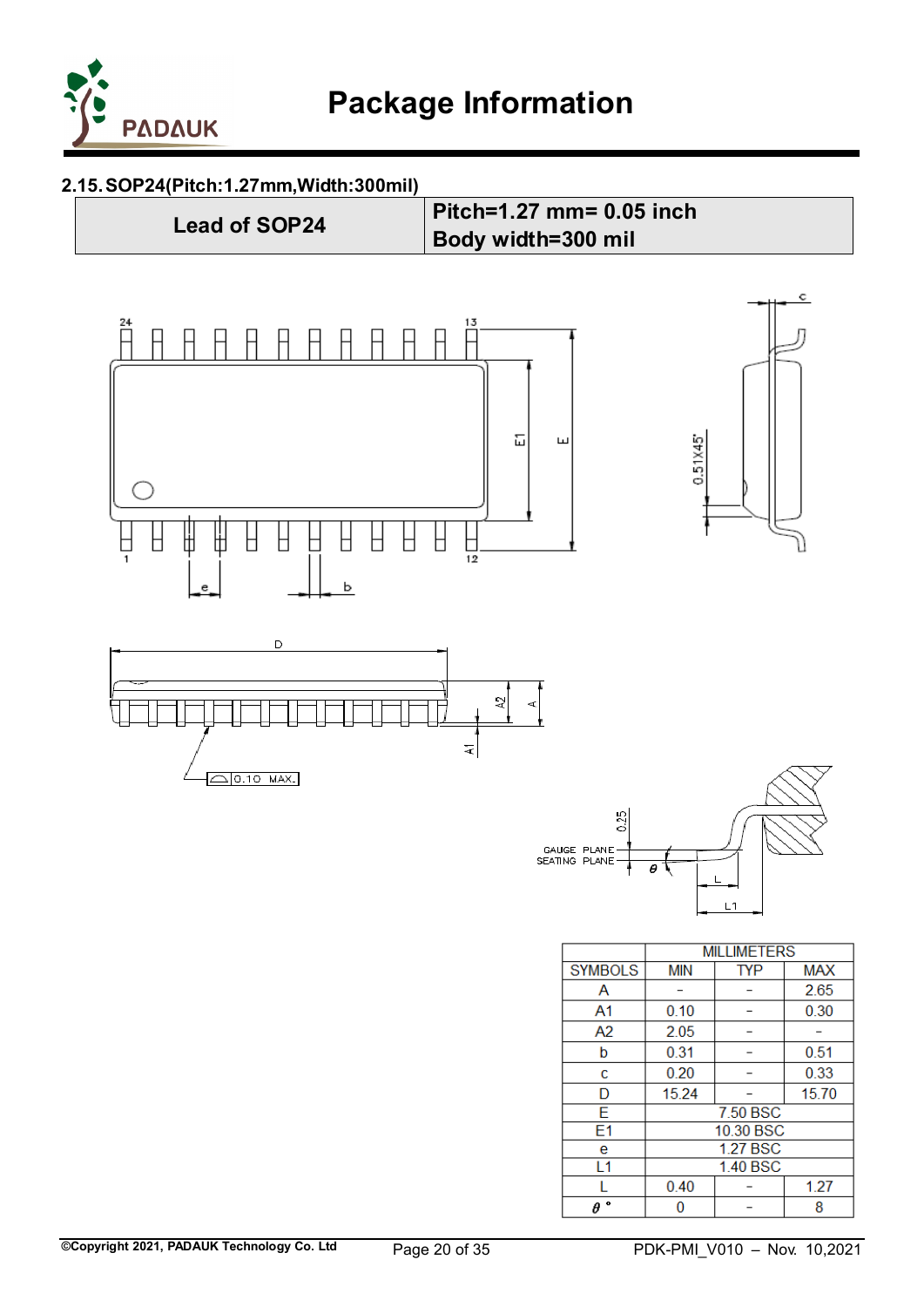

## <span id="page-20-0"></span>**2.16.SOP28(Pitch:1.27mm,Width:300mil)**

**Lead of SOP28 Pitch=1.27 mm =0.05 inch Body width=300 mil** 



|                | <b>INCH</b> |            |            |
|----------------|-------------|------------|------------|
| <b>SYMBOLS</b> | <b>MIN</b>  | <b>TYP</b> | <b>MAX</b> |
| А              |             |            | 0.104      |
| A1             | 0.004       |            |            |
| D              | 0.697       | 0.718      | 0.724      |
| Е              | 0.291       | 0.295      | 0.299      |
| Н              | 0.394       | 0.406      | 0.419      |
|                | 0.016       | 0.035      | 0.050      |
| ۰              |             |            |            |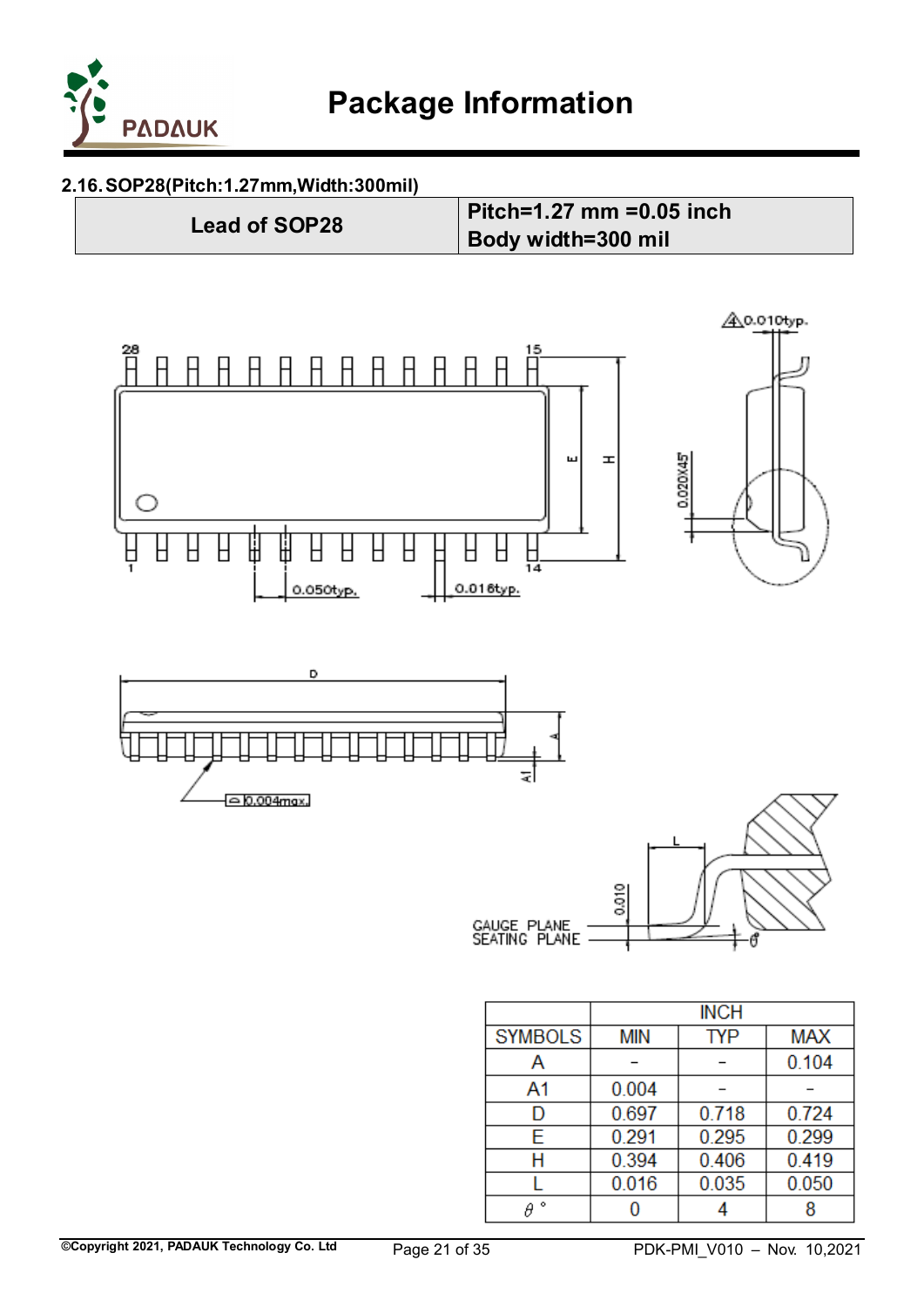

#### <span id="page-21-0"></span>**2.17.SSOP16(Pitch:0.635mm,Width:150mil)**



|                | <b>INCH</b> |            |            |
|----------------|-------------|------------|------------|
| <b>SYMBOLS</b> | <b>MIN</b>  | <b>TYP</b> | <b>MAX</b> |
| Α              | 0.053       |            | 0.069      |
| A1             | 0.004       |            | 0.010      |
| A2             | 0.049       |            | 0.059      |
| b              | 0.008       |            | 0.012      |
| b1             | 0.008       | 0.010      | 0.011      |
| c              | 0.007       |            | 0.010      |
| c1             | 0.007       | 0.008      | 0.009      |
| D              | 0.189       | 0.193      | 0.197      |
| E1             | 0.150       | 0.154      | 0.157      |
| Ë              | 0.228       | 0.236      | 0.244      |
| L              | 0.016       | 0.025      | 0.050      |
| e              | 0.025 BSC   |            |            |
| θ              | 8           |            |            |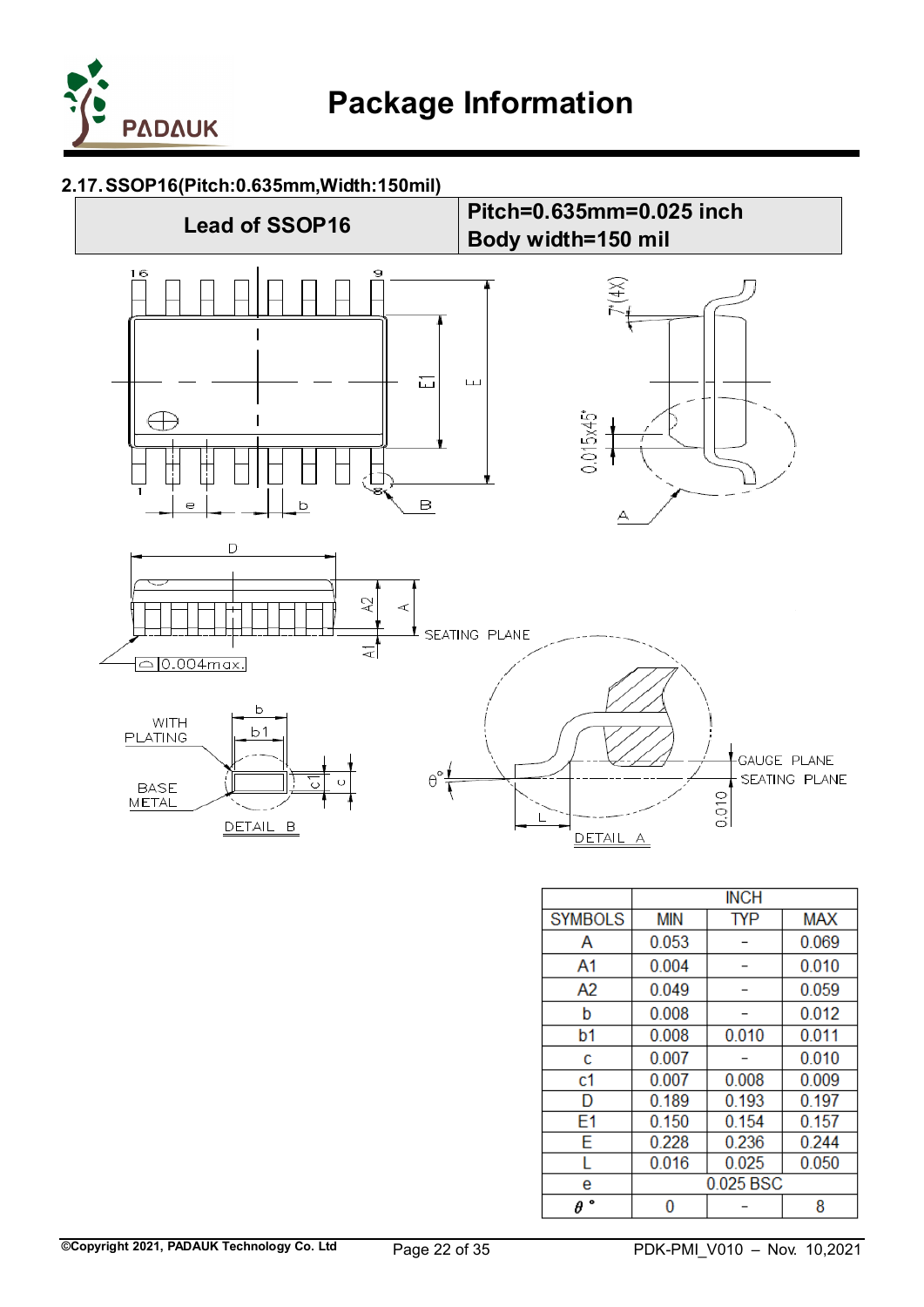

#### <span id="page-22-0"></span>**2.18.SSOP20(Pitch:0.635mm,Width:150mil)**











|                |            | <b>INCH</b> |            |
|----------------|------------|-------------|------------|
| <b>SYMBOLS</b> | <b>MIN</b> | <b>TYP</b>  | <b>MAX</b> |
| Α              | 0.053      | 0.064       | 0.069      |
| A1             | 0.004      | 0.006       | 0.010      |
| A2             |            |             | 0.059      |
| b              | 0.008      |             | 0.012      |
| C              | 0.007      |             | 0.010      |
| D              | 0.337      | 0.341       | 0.344      |
| F              | 0.228      | 0.236       | 0.244      |
| E1             | 0.150      | 0.154       | 0.157      |
| e              | 0.025 BSC  |             |            |
|                | 0.016      | 0.025       | 0.050      |
| l 1            | 0.041 BSC  |             |            |
| o<br>θ         | 8          |             |            |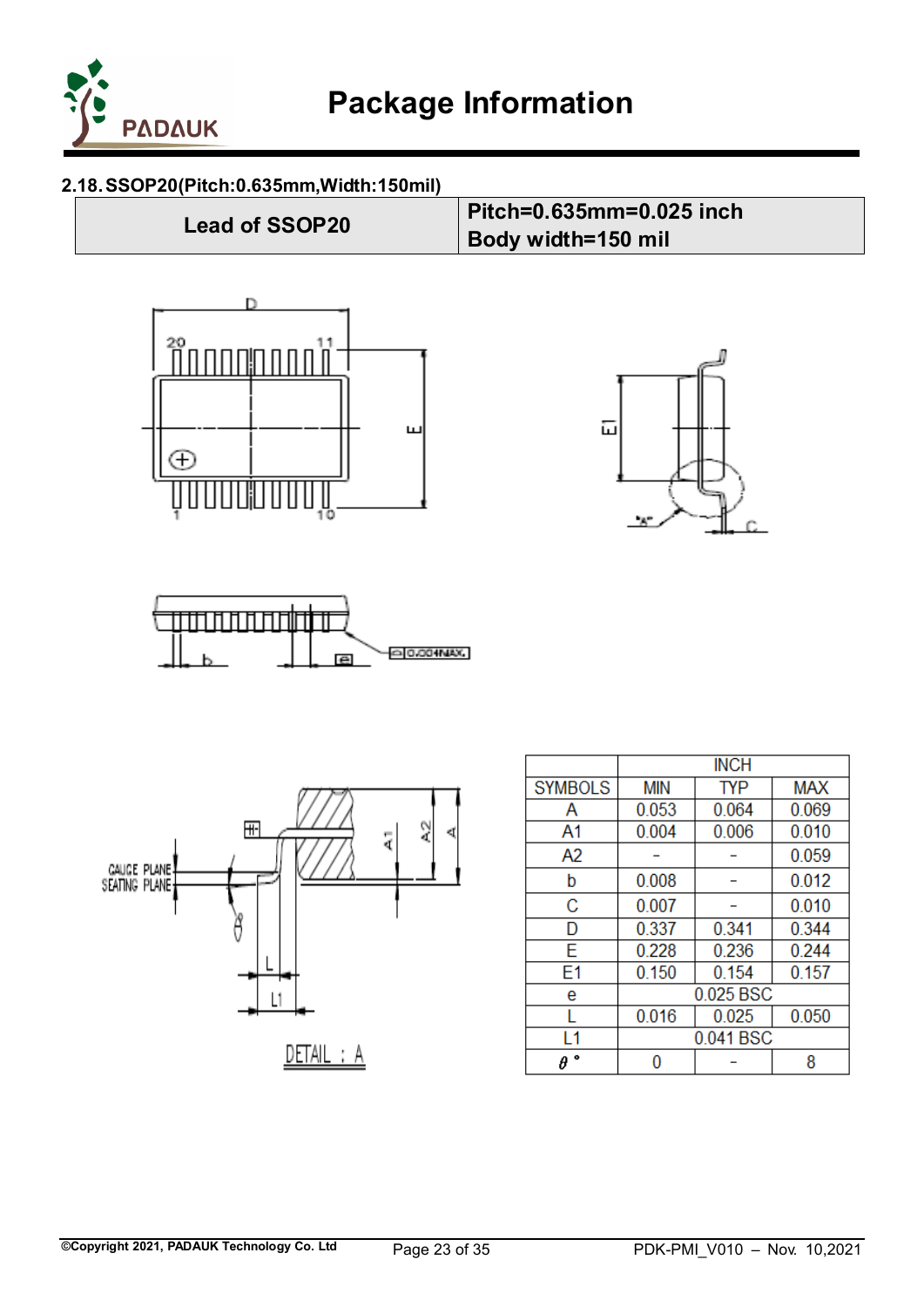

**Body width=150 mil** 

## <span id="page-23-0"></span>**2.19.SSOP24(Pitch:0.635mm,Width:150mil)**

**Lead of SSOP24 Pitch=0.635 mm=0.025 inch**









|                |            | <b>INCH</b> |            |
|----------------|------------|-------------|------------|
| <b>SYMBOLS</b> | <b>MIN</b> | <b>TYP</b>  | <b>MAX</b> |
| Α              | 0.053      | 0.064       | 0.069      |
| A <sub>1</sub> | 0.004      | 0.006       | 0.010      |
| A2             |            |             | 0.059      |
| D              | 0.337      | 0.341       | 0.344      |
| F              | 0.228      | 0.236       | 0.244      |
| E1             | 0.150      | 0.154       | 0.157      |
| b              | 0.008      |             | 0.012      |
| c              | 0.007      |             | 0.010      |
| e              |            | 0.025 BSC   |            |
|                | 0.016      | 0.025       | 0.050      |
| l 1            | 0.041 BSC  |             |            |
| ۰<br>θ         |            |             | 8          |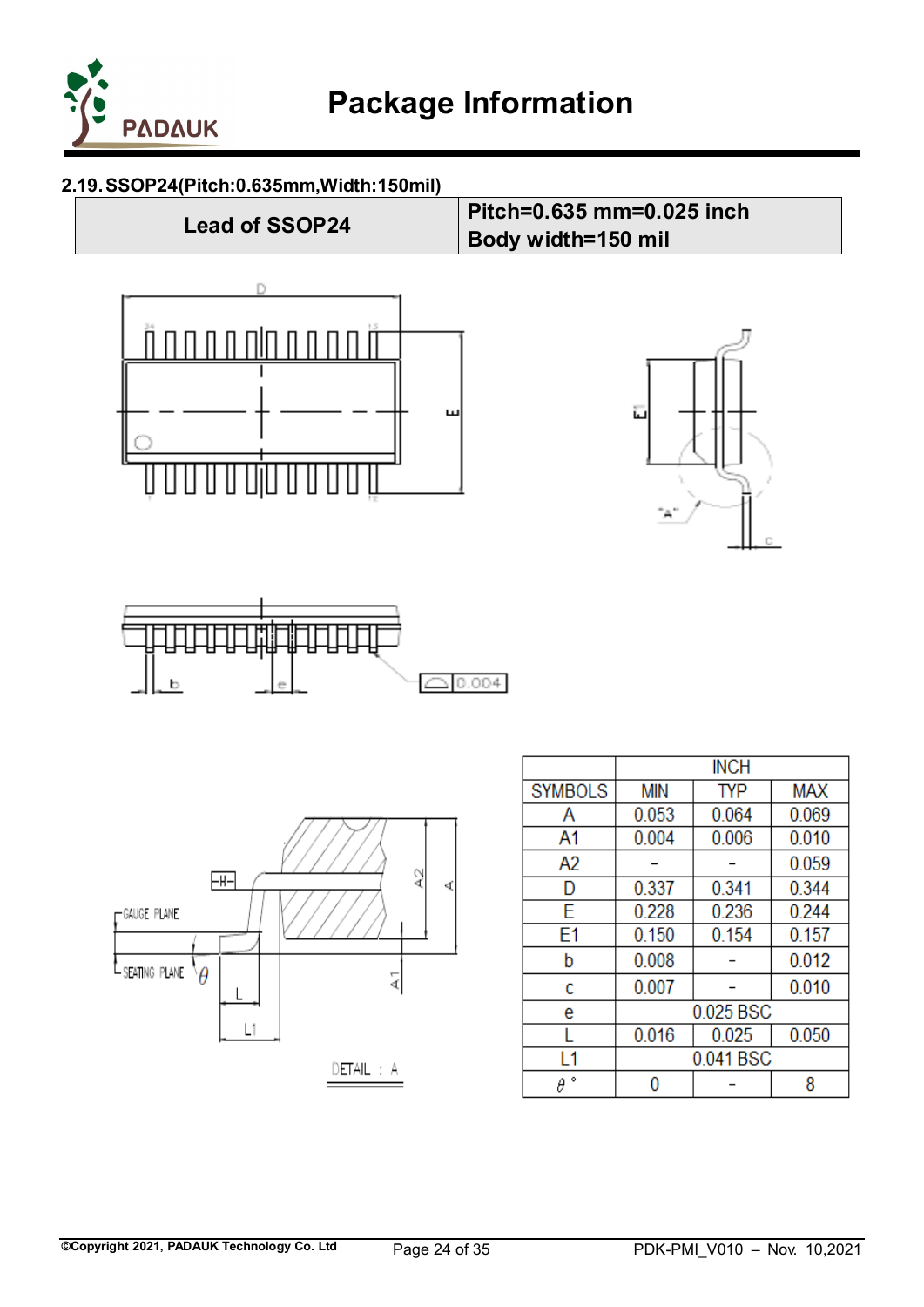

l,

## <span id="page-24-0"></span>**2.20.QFN3\*3-16(Pitch:0.50mm,Width:3x3mm,Thickness:0.75mm)**





|                    | <b>MILLIMETERS</b> |            |            |
|--------------------|--------------------|------------|------------|
| <b>SYMBOLS</b>     | <b>MIN</b>         | <b>TYP</b> | <b>MAX</b> |
| Α                  | 0.70               | 0.75       | 0.80       |
| A1                 | 0.00               | 0.02       | 0.05       |
| A3                 |                    | 0.203 REF  |            |
| b                  | 0.18               | 0.25       | 0.30       |
| D                  | 3.00 BSC           |            |            |
| Ë                  | 3.00 BSC           |            |            |
| e                  | 0.50 BSC           |            |            |
| Κ                  | 0.20               |            |            |
| D <sub>2</sub>     | 1.65               | 1.70       | 1.75       |
| E2                 | 1.65               | 1.70       | 1.75       |
|                    | 0.35               | 0.40       | 0.45       |
| CODE: MOEN<br>DKG. |                    |            |            |

**PKG CODE: WOFN**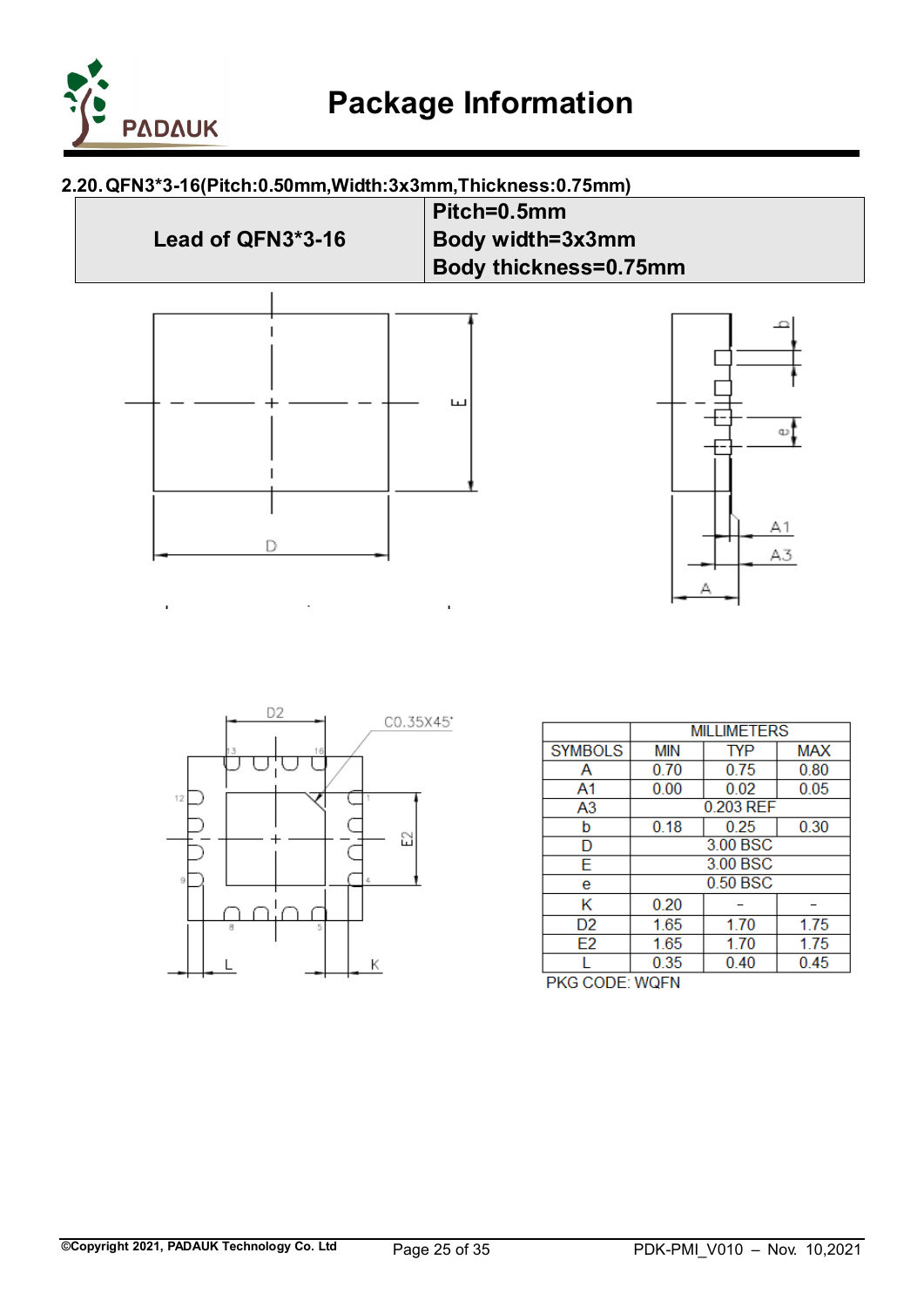

## <span id="page-25-0"></span>**2.21.QFN4\*4-16(E-PAD:2.1x2.1mm,Pitch:0.65mm,Width:4x4mm,Thickness:0.75mm)**

|                   | Pitch=0.65mm                 |
|-------------------|------------------------------|
| Lead of QFN4*4-16 | Body width=4x4mm             |
|                   | <b>Body thickness=0.75mm</b> |







|                | <b>MILLIMETERS</b> |            |      |
|----------------|--------------------|------------|------|
| <b>SYMBOLS</b> | <b>MIN</b>         | <b>TYP</b> | MAX  |
| А              | 0.70               | 0.75       | 0.80 |
| A1             | 0.00               | 0.02       | 0.05 |
| A3             |                    | 0.203 REF  |      |
| b              | 0.25               | 0.30       | 0.35 |
| D              | 4.00 BSC           |            |      |
| E              | 4.00 BSC           |            |      |
| e              | 0.65 BSC           |            |      |
| Κ              | 0.20               |            |      |
| D <sub>2</sub> | 2.05               | 2.10       | 2.15 |
| E <sub>2</sub> | 2.05               | 2.10       | 2.15 |
|                | 0.35               | 0.40       | 0.45 |
| PKG CODF∸WOFN  |                    |            |      |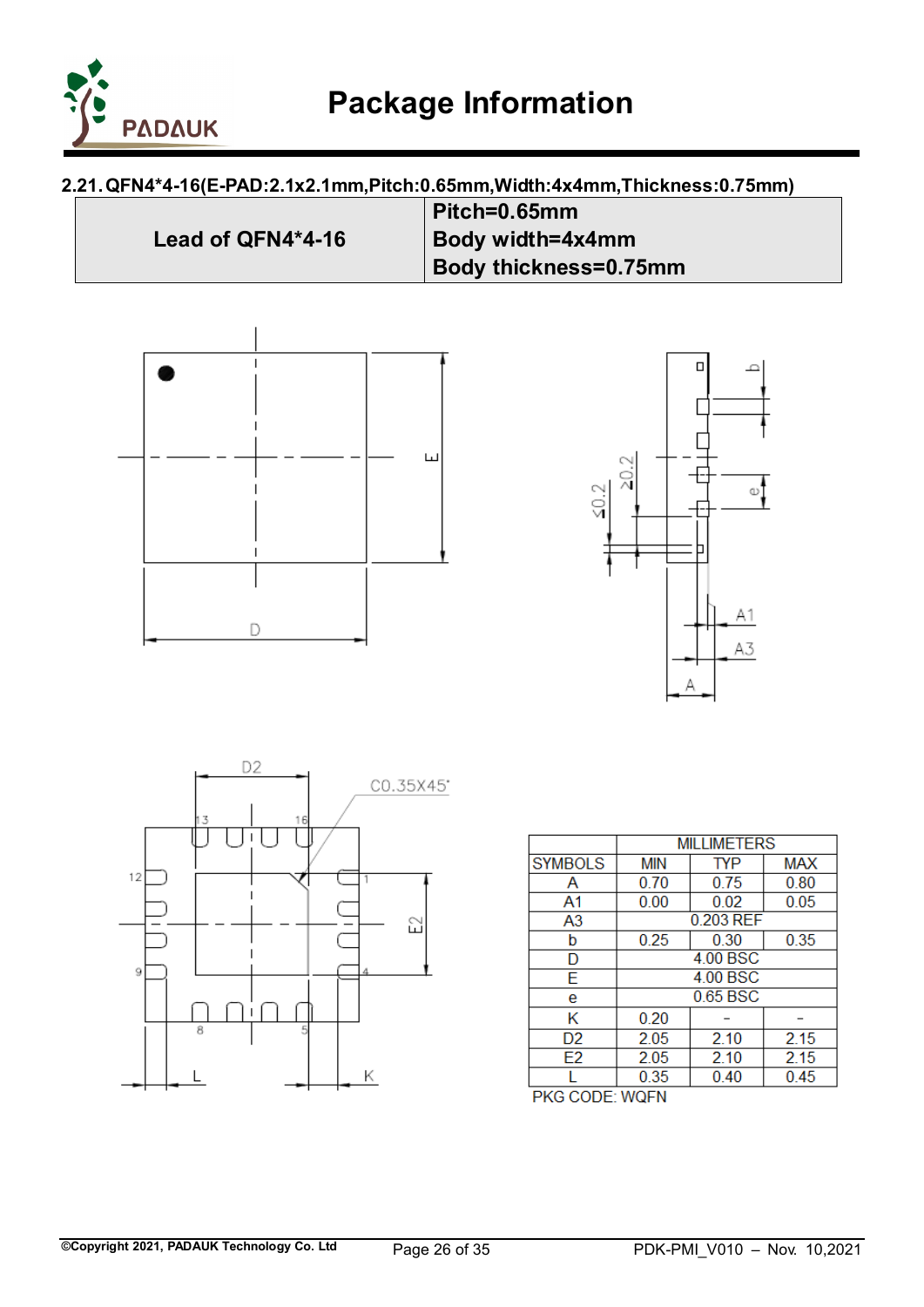

## <span id="page-26-0"></span>**2.22.QFN4\*4-16(E-PAD:2.65x2.65mm,Pitch:0.65mm,Width:4x4mm,Thickness:0.75mm)**





|                | <b>MILLIMETERS</b> |            |            |
|----------------|--------------------|------------|------------|
| <b>SYMBOLS</b> | <b>MIN</b>         | <b>TYP</b> | <b>MAX</b> |
| А              | 0.70               | 0.75       | 0.80       |
| A1             | 0.00               | 0.02       | 0.05       |
| A <sub>3</sub> |                    | 0.203 REF  |            |
| b              | 0.25               | 0.30       | 0.35       |
| D              | 4.00 BSC           |            |            |
| E              | 4.00 BSC           |            |            |
| e              | 0.65 BSC           |            |            |
| Κ              | 0.20               |            |            |
| D2             | 2.60               | 2.65       | 2.70       |
| E <sub>2</sub> | 2.60               | 2.65       | 2.70       |
|                | 0.35               | 0.40       | 0.45       |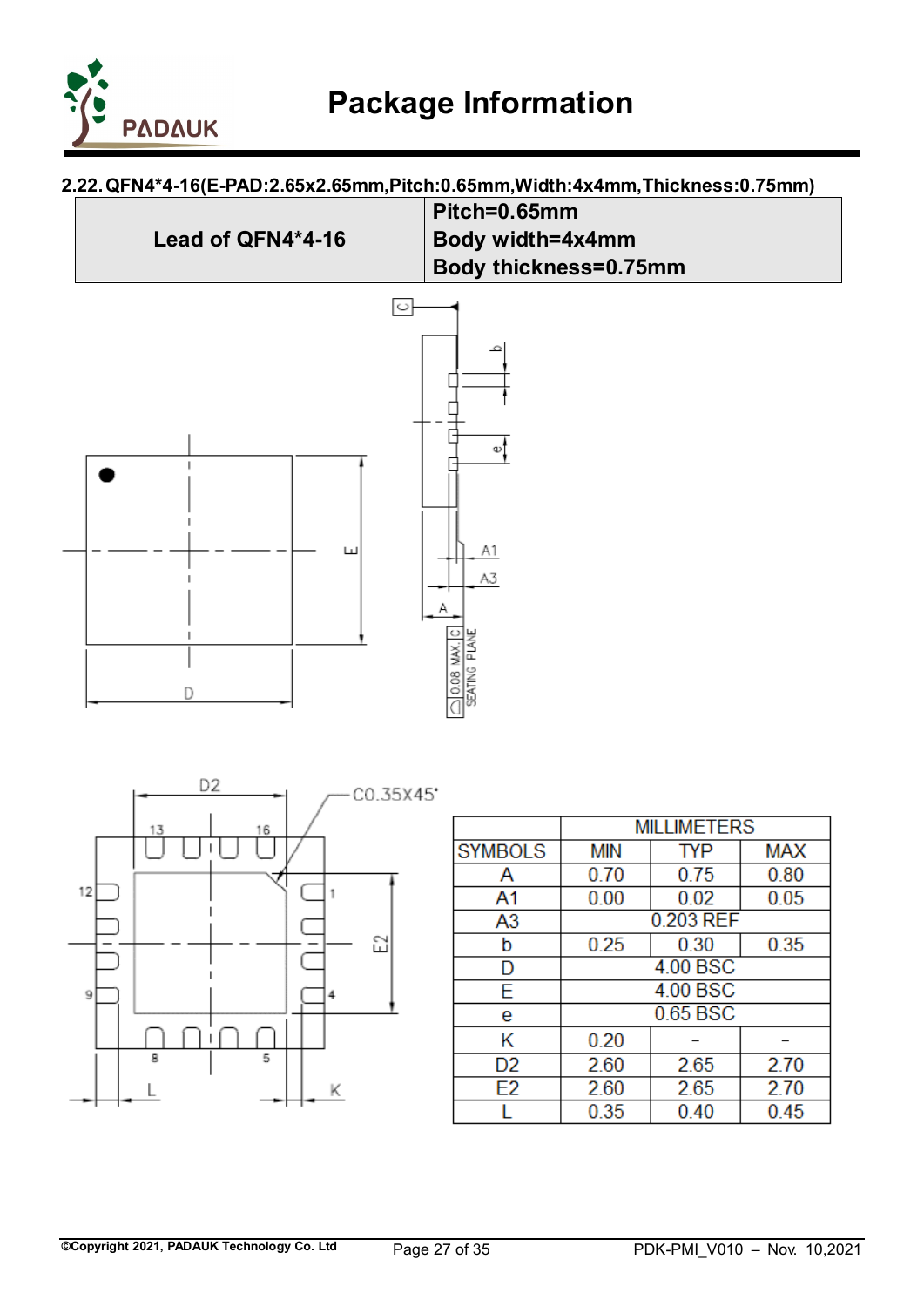

## <span id="page-27-0"></span>**2.23.QFN4\*4-24(Pitch:0.5mm,Width:4x4mm,Thickness:0.75mm)**

|                   | Pitch=0.5mm           |
|-------------------|-----------------------|
| Lead of QFN4*4-24 | Body width=4x4mm      |
|                   | Body thickness=0.75mm |







|                |          | <b>MILLIMETERS</b> |            |
|----------------|----------|--------------------|------------|
| <b>SYMBOLS</b> | MIN      | TYP                | <b>MAX</b> |
| А              | 0.70     | 0.75               | 0.80       |
| A1             | 0.00     | 0.02               | 0.05       |
| A3             |          | 0.203 REF          |            |
| b              | 0.20     | 0.25               | 0.30       |
| D              | 4.00 BSC |                    |            |
| E              | 4.00 BSC |                    |            |
| e              | 0.50 BSC |                    |            |
| κ              | 0.20     |                    |            |
| D <sub>2</sub> | 2.65     | 2.70               | 2.75       |
| E <sub>2</sub> | 2.65     | 2.70               | 2.75       |
|                | 0.35     | 0.40               | 0.45       |
| PKG CODE: WQFN |          |                    |            |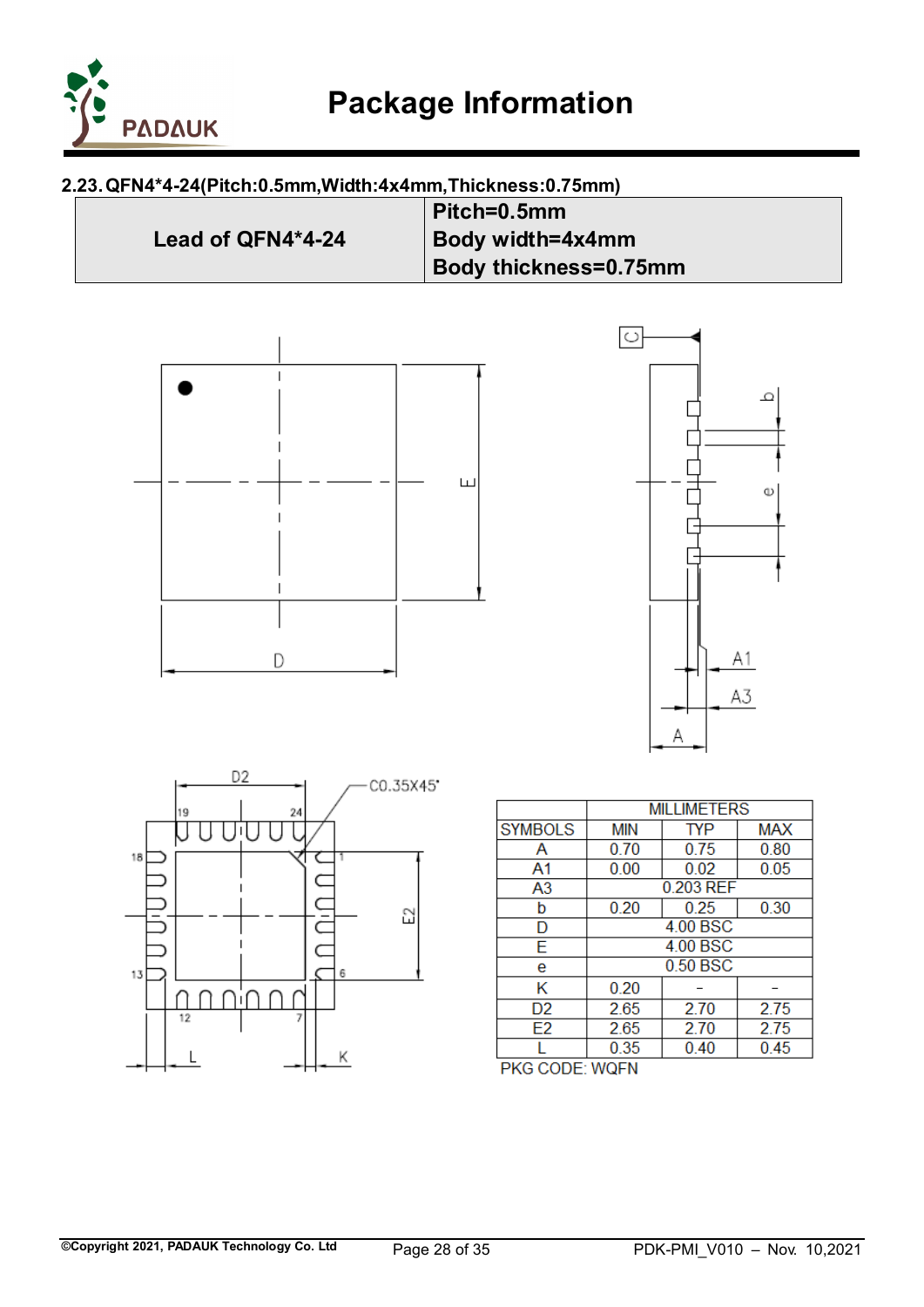

## <span id="page-28-0"></span>**2.24.DFN2\*2-6(Pitch:0.65mm,Width:2x2mm,Thickness:0.75mm)**





|                | <b>MILLIMETERS</b> |            |            |
|----------------|--------------------|------------|------------|
| <b>SYMBOLS</b> | <b>MIN</b>         | <b>TYP</b> | <b>MAX</b> |
| Α              | 0.70               | 0.75       | 0.80       |
| A1             | 0.00               | 0.02       | 0.05       |
| A3             |                    | 0.20 REF   |            |
| b              | 0.25               | 0.30       | 0.35       |
| D              | 2.00 BSC           |            |            |
| F              | 2.00 BSC           |            |            |
| e              | 0.65 BSC           |            |            |
| Κ              | 0.20               |            |            |
| E <sub>2</sub> | 0.55               | 0.60       | 0.65       |
| D <sub>2</sub> | 1.35               | 1.40       | 1.45       |
|                | 0.25               | 0.30       | 0.35       |
| PKG CODE: WDFN |                    |            |            |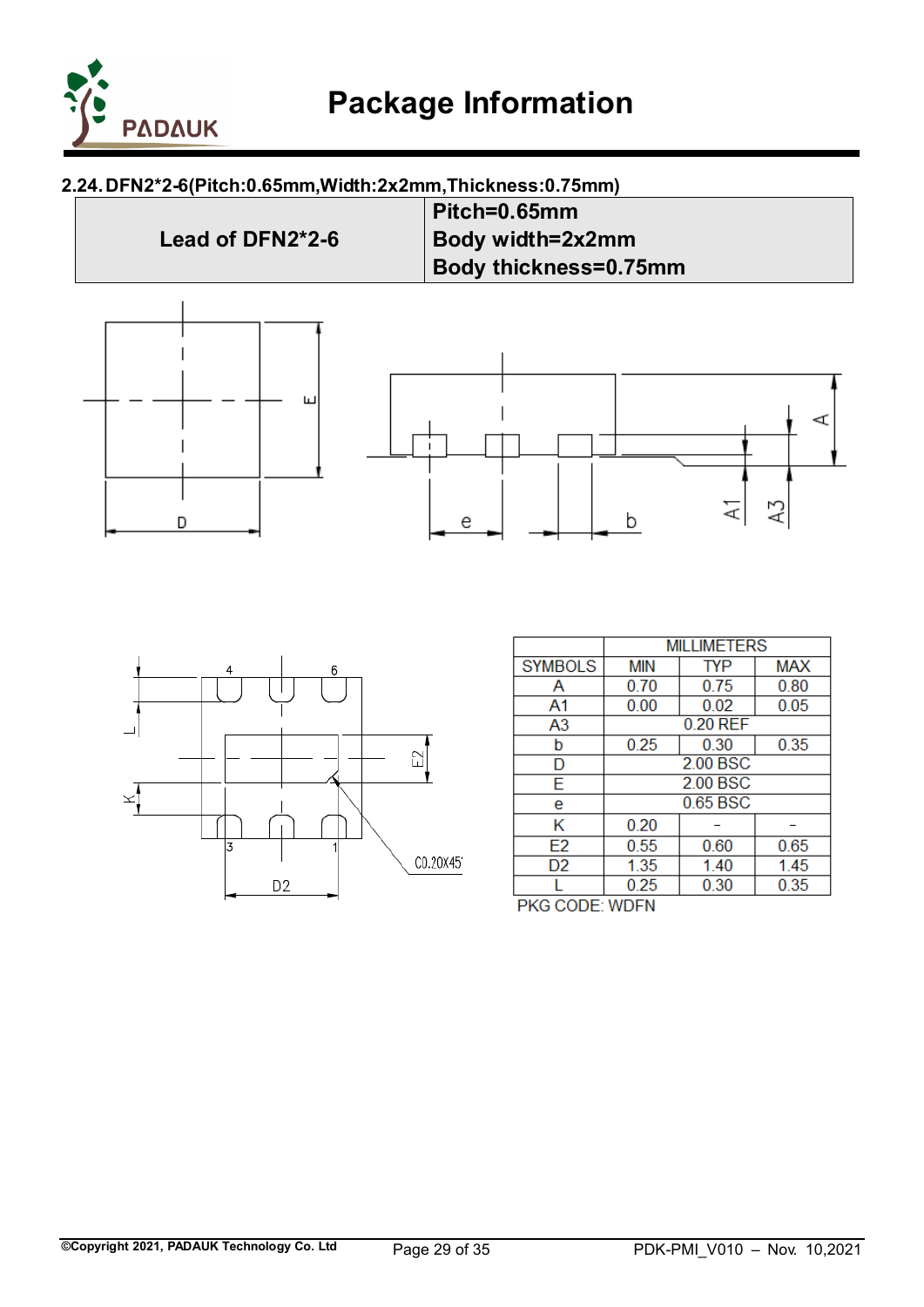

## <span id="page-29-0"></span>**2.25.DFN2\*2-8(Pitch:0.50mm, Width:2x2mm,Thickness:0.75mm)**









| WDFN               | <b>MILLIMETERS</b> |            |            |
|--------------------|--------------------|------------|------------|
| <b>SYMBOLS</b>     | <b>MIN</b>         | <b>TYP</b> | <b>MAX</b> |
| Α                  | 0.70               | 0.75       | 0.80       |
| A1                 | 0.00               | 0.02       | 0.05       |
| A3                 |                    | 0.203 REF  |            |
| b                  | 0.20               | 0.25       | 0.30       |
| D                  | 2.00 BSC           |            |            |
| E                  | 2.00 BSC           |            |            |
| e                  | 0.50 BSC           |            |            |
| κ                  | 0.20               |            |            |
| D2                 | 1.15               | 1.20       | 1.25       |
| E <sub>2</sub>     | 0.60               | 0.65       | 0.70       |
|                    | 0.30               | 0.35       | 0.40       |
| CODE-MORTH<br>משמח |                    |            |            |

PKG CODE: WDFN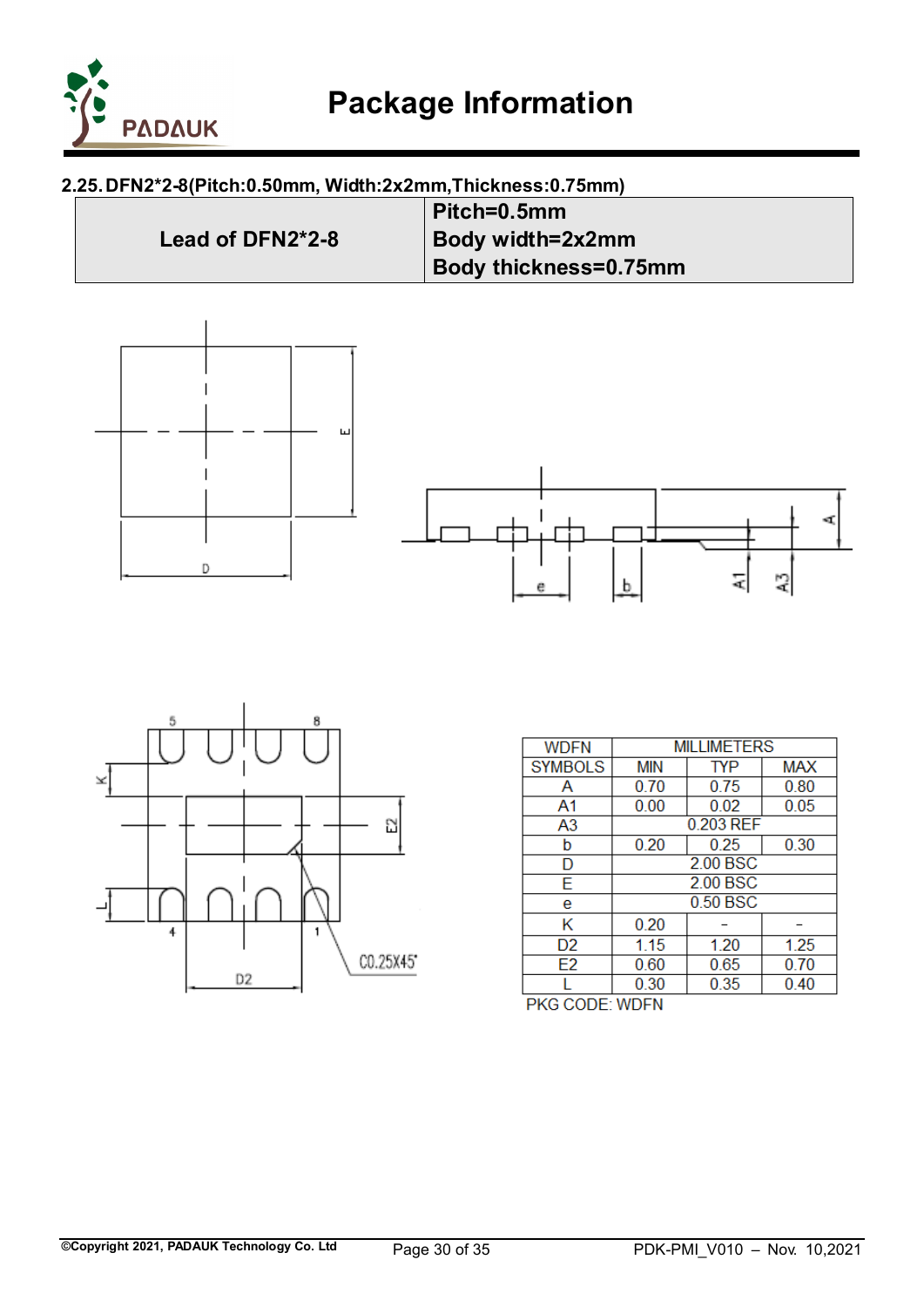

## <span id="page-30-0"></span>**2.26.DFN3\*3-10(Pitch:0.50mm, Width:3x3mm,Thickness:0.75mm)**





|                     | <b>MILLIMETERS</b> |            |            |
|---------------------|--------------------|------------|------------|
| <b>SYMBOLS</b>      | <b>MIN</b>         | <b>TYP</b> | <b>MAX</b> |
| Α                   | 0.70               | 0.75       | 0.80       |
| A1                  | 0.00               | 0.02       | 0.05       |
| A <sub>3</sub>      |                    | 0.203 REF  |            |
| b                   | 0.18               | 0.25       | 0.30       |
| D                   | 3.00 BSC           |            |            |
| E                   | 3.00 BSC           |            |            |
| e                   | 0.50 BSC           |            |            |
| Κ                   | 0.20               |            |            |
| D <sub>2</sub>      | 2.20               | 2.30       | 2.35       |
| E <sub>2</sub>      | 1.55               | 1.65       | 1.70       |
|                     | 0.30               | 0.40       | 0.50       |
| מעם<br>$CCDF+IMDTM$ |                    |            |            |

PKG CODE: WDFN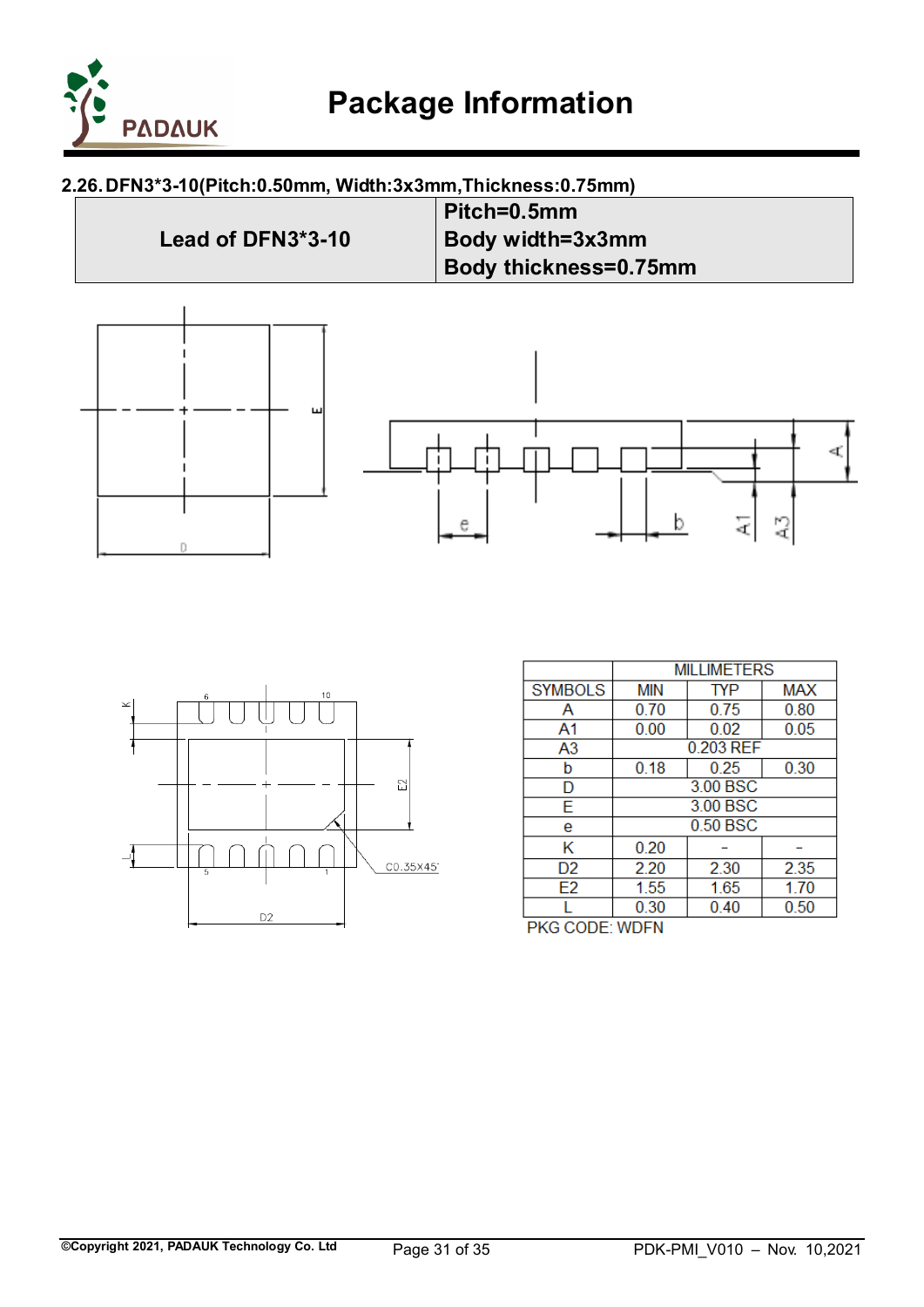

## <span id="page-31-0"></span>**2.27.ESSOP10(Pitch:1mm,Width:150mil)**

# **Lead of ESSOP10 Pitch=1mm Body Width=150 mil=3.9 mm** 云 ш ЙW. 圧 ċ







|                |            | MILLIME I ERS |            |
|----------------|------------|---------------|------------|
| <b>SYMBOLS</b> | <b>MIN</b> | <b>TYP</b>    | <b>MAX</b> |
| Α              | 1.50       | 1.60          | 1.70       |
| A1             | 0.04       |               | 0.12       |
| A2             | 1.35       | 1.45          | 1.55       |
| A <sub>3</sub> | 0.65       | 0.70          | 0.75       |
| þ              | 0.30       |               | 0.50       |
| с              | 0.19       |               | 0.25       |
| D              | 4.80       | 4.90          | 5.00       |
| D <sub>1</sub> | 3.20       | 3.30          | 3.40       |
| E              | 5.90       | 6.00          | 6.10       |
| E1             | 3.84       | 3.94          | 4.04       |
| E <sub>2</sub> | 2.00       | 2.10          | 2.20       |
| e              |            | 1.00          |            |
| h              | 0.25       |               | 0.50       |
|                | 0.52       |               | 0.72       |
| ۰<br>θ         | 0          |               | 8          |

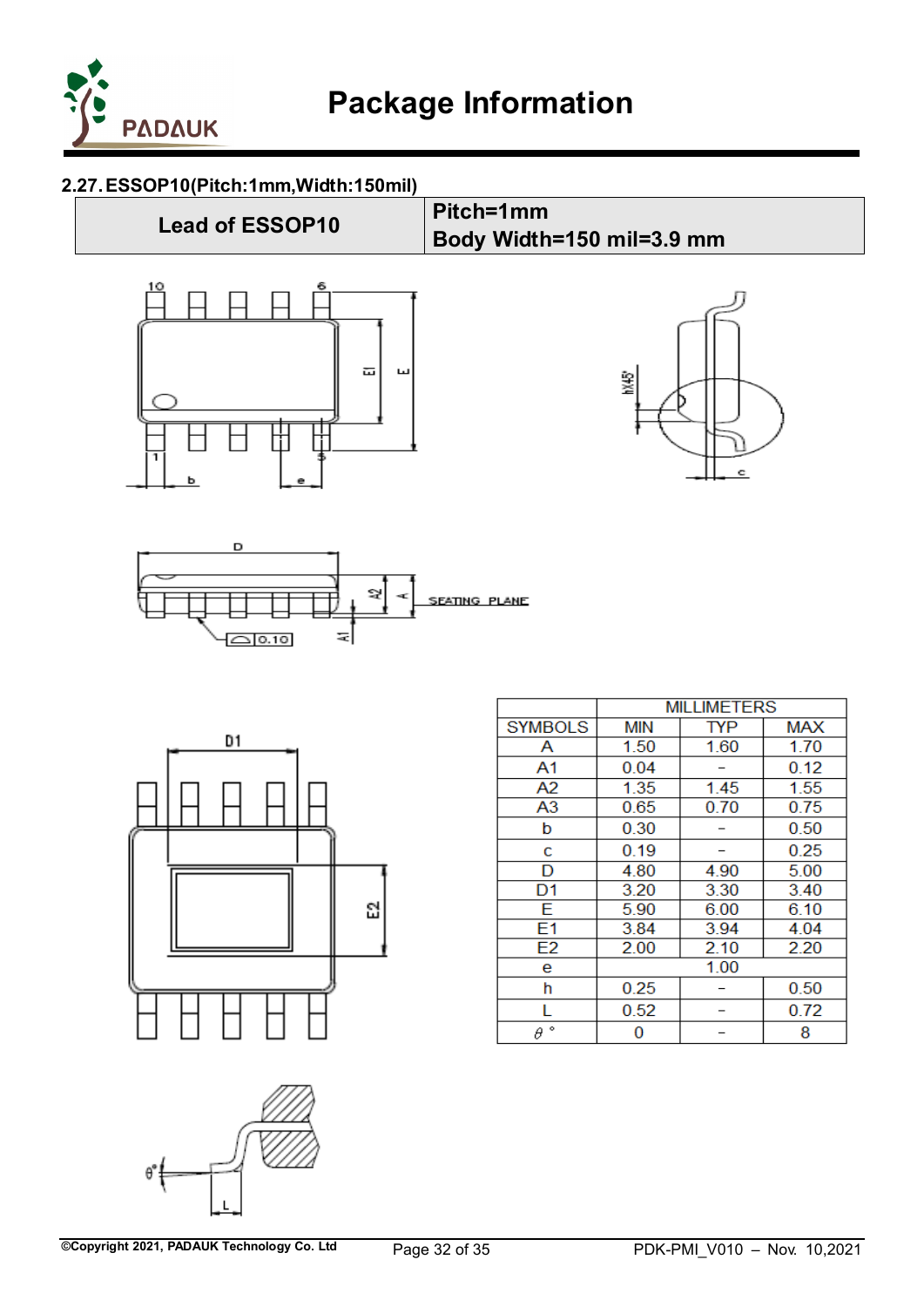

## <span id="page-32-0"></span>**2.28.HTSOP20(Pitch:1mm,Width:150mil)**







|                | <b>MILLIMETERS</b> |       |  |
|----------------|--------------------|-------|--|
| <b>SYMBOLS</b> | <b>MIN</b>         | MAX   |  |
| A              | 1.35               | 1.75  |  |
| A1             | 0.10               | 0.25  |  |
| A <sub>2</sub> | 1.35               | 1.55  |  |
| b              | 0.33               | 0.51  |  |
| b1             | 0.32               | 0.50  |  |
| c              | 0.17               | 0.25  |  |
| c1             | 0.16               | 0.24  |  |
| D              | 9.80               | 10.20 |  |
| Ē              | 3.80               | 4.00  |  |
| E1             | 5.80               | 6.20  |  |
| e              | <b>1.0 BSC</b>     |       |  |
| L              | 0.40               | 0.80  |  |
| ۰<br>θ         |                    | 8     |  |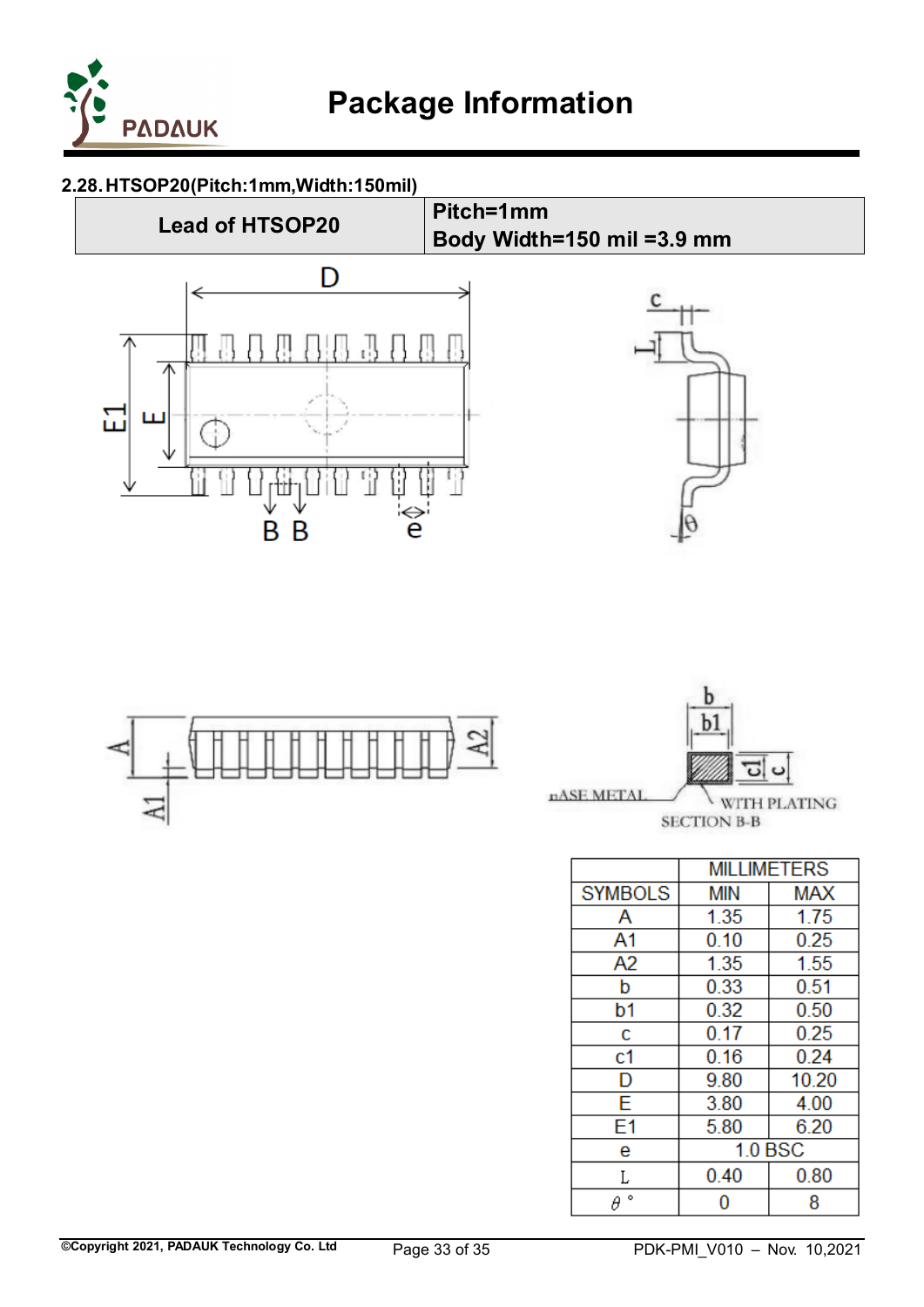

**Body Width=173 mil** 

#### <span id="page-33-0"></span>**2.29.TSSOP20**

**Lead of TSSOP20 Pitch=0.65mm**







|                | MM (MILLIMETERS) |            |            |
|----------------|------------------|------------|------------|
| <b>SYMBOLS</b> | <b>MIN</b>       | <b>TYP</b> | <b>MAX</b> |
| А              |                  |            | 1.20       |
| A1             | 0.05             |            | 0.15       |
| A2             | 0.80             | 1.00       | 1.05       |
| b              | 0.19             |            | 0.30       |
| c              | 0.09             |            | 0.20       |
| D              | 6.40             | 6.50       | 6.60       |
| E1             | 4.30             | 4.40       | 4.50       |
| E              | 6.40 BSC         |            |            |
| е              | 0.65 BSC         |            |            |
| L1             | 1.00 REF         |            |            |
| L              | 0.50             | 0.60       | 0.75       |
| s              | 0.20             |            |            |
| θ۰             | 0                |            | 8          |
| E2             | 2.6              | 2.8        | 3.15       |
| D1             | 3.79             | 3.99       | 4.35       |



THERMALLY ENHANCED VARIATIONS ONLY